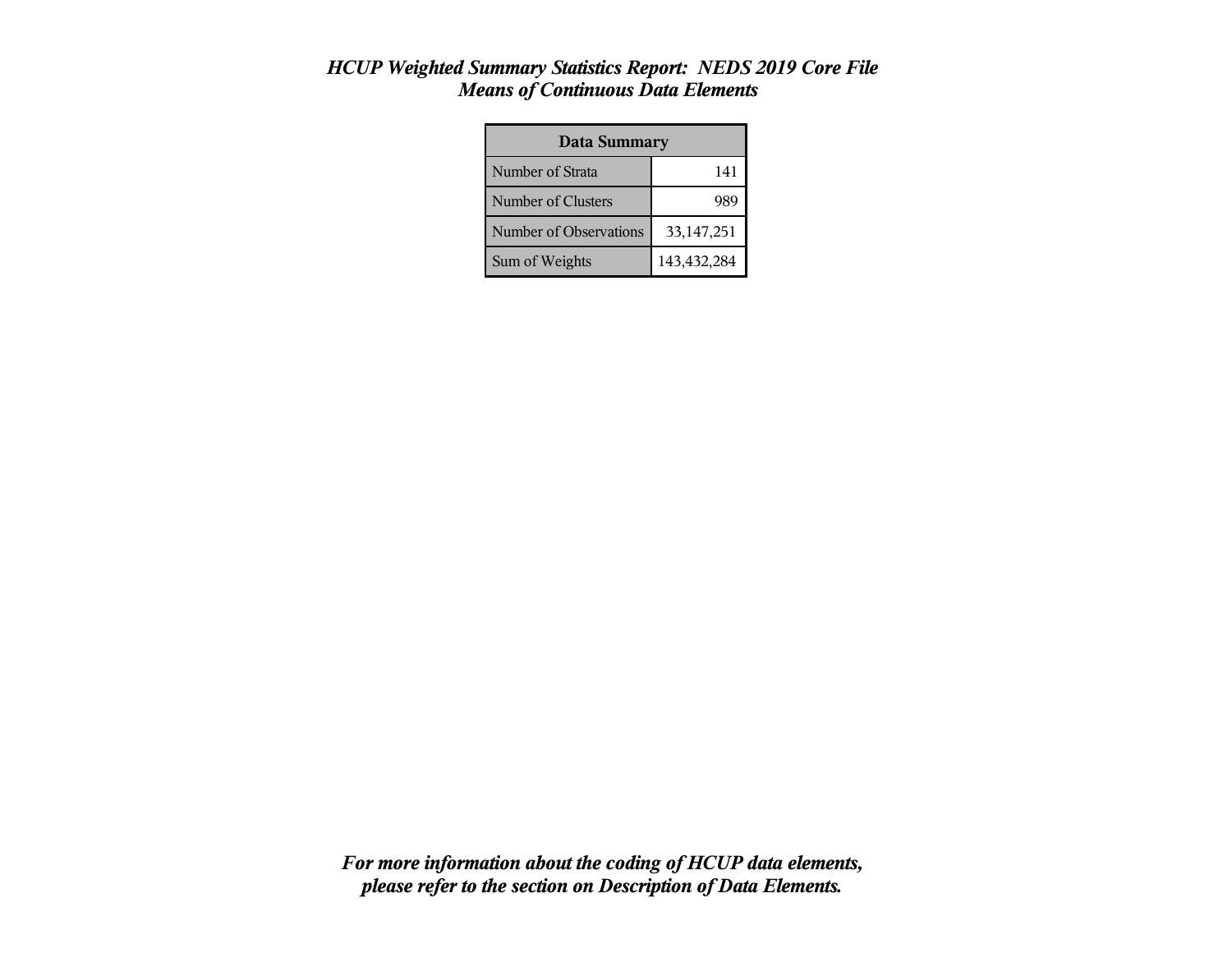|                             |                                                                                                                               | <b>Statistics</b> |                  |                  |                |             |                                   |                 |          |
|-----------------------------|-------------------------------------------------------------------------------------------------------------------------------|-------------------|------------------|------------------|----------------|-------------|-----------------------------------|-----------------|----------|
| <b>Variable</b>             | Label                                                                                                                         | N                 | N Miss           | Min              | <b>Max</b>     | <b>Mean</b> | <b>Std</b><br>Error<br>of<br>Mean | 95% CL for Mean |          |
| <b>AGE</b>                  | Age in years at admission                                                                                                     | 33,145,373        | 1,878            | $\theta$         | 90             | 41.77       | 0.46                              | 40.87060        | 42.66902 |
| <b>AMONTH</b>               | Admission month                                                                                                               | 29,758,914        | 3,388,337        | 1                | 12             | 6.50        | 0.01                              | 6.49030         | 6.51257  |
| <b>AWEEKEND</b>             | Admission day is a weekend                                                                                                    | 33,145,833        | 1,418            | $\bf{0}$         | 1              | 0.27        | 0.00                              | 0.27311         | 0.27492  |
| <b>DIED VISIT</b>           | Died in the ED $(1)$ , Died in the hospital $(2)$ ,<br>$did$ not die $(0)$                                                    | 33,128,215        | 19,036           | $\Omega$         | $\overline{2}$ | 0.01        | 0.00                              | 0.00818         | 0.00894  |
| DISP ED                     | Disposition of patient (uniform) from ED                                                                                      | 33,147,251        | $\theta$         |                  | 99             | 2.40        | 0.02                              | 2.35348         | 2.44175  |
| <b>DQTR</b>                 | Discharge quarter                                                                                                             | 33,081,021        | 66,230           | 1                | 4              | 2.50        | 0.00                              | 2.49556         | 2.50194  |
| <b>EDEVENT</b>              | Type of ED Event                                                                                                              | 33, 147, 251      | $\mathbf{0}$     | 1                | 99             | 1.24        | 0.01                              | 1.22034         | 1.25754  |
| <b>FEMALE</b>               | Indicator of sex                                                                                                              | 33,144,554        | 2,697            | $\boldsymbol{0}$ | 1              | 0.55        | 0.00                              | 0.54715         | 0.55285  |
| I10 INJURY                  | Injury ICD-10-CM diagnosis reported on<br>record (1: First-listed injury; 2: Other than<br>first-listed injury; 0: No injury) | 33,147,251        | $\theta$         | $\Omega$         | $\overline{2}$ | 0.21        | 0.00                              | 0.20757         | 0.21427  |
| <b>I10 INJURY CUT</b>       | Mechanism of injury: cut or pierce                                                                                            | 33,147,251        | $\theta$         | $\theta$         | 1              | 0.01        | 0.00                              | 0.01243         | 0.01328  |
| <b>I10 INJURY DROWN</b>     | Mechanism of injury: drowning or<br>submersion                                                                                | 33,147,251        | $\boldsymbol{0}$ | $\theta$         |                | 0.00        | 0.00                              | 0.00009         | 0.00012  |
| <b>I10 INJURY FALL</b>      | Mechanism of injury: fall                                                                                                     | 33, 147, 251      | $\boldsymbol{0}$ | $\theta$         |                | 0.06        | 0.00                              | 0.05676         | 0.06045  |
| <b>I10 INJURY FIRE</b>      | Mechanism of injury: fire, flame, hot object,<br>or hot substance                                                             | 33,147,251        | $\theta$         | $\Omega$         |                | 0.00        | 0.00                              | 0.00210         | 0.00231  |
| <b>I10 INJURY FIREARM</b>   | Mechanism of injury: firearm                                                                                                  | 33,147,251        | $\boldsymbol{0}$ | $\theta$         | 1              | 0.00        | 0.00                              | 0.00051         | 0.00075  |
| <b>I10 INJURY MACHINERY</b> | Mechanism of injury: machinery                                                                                                | 33,147,251        | $\mathbf{0}$     | $\Omega$         |                | 0.00        | 0.00                              | 0.00090         | 0.00100  |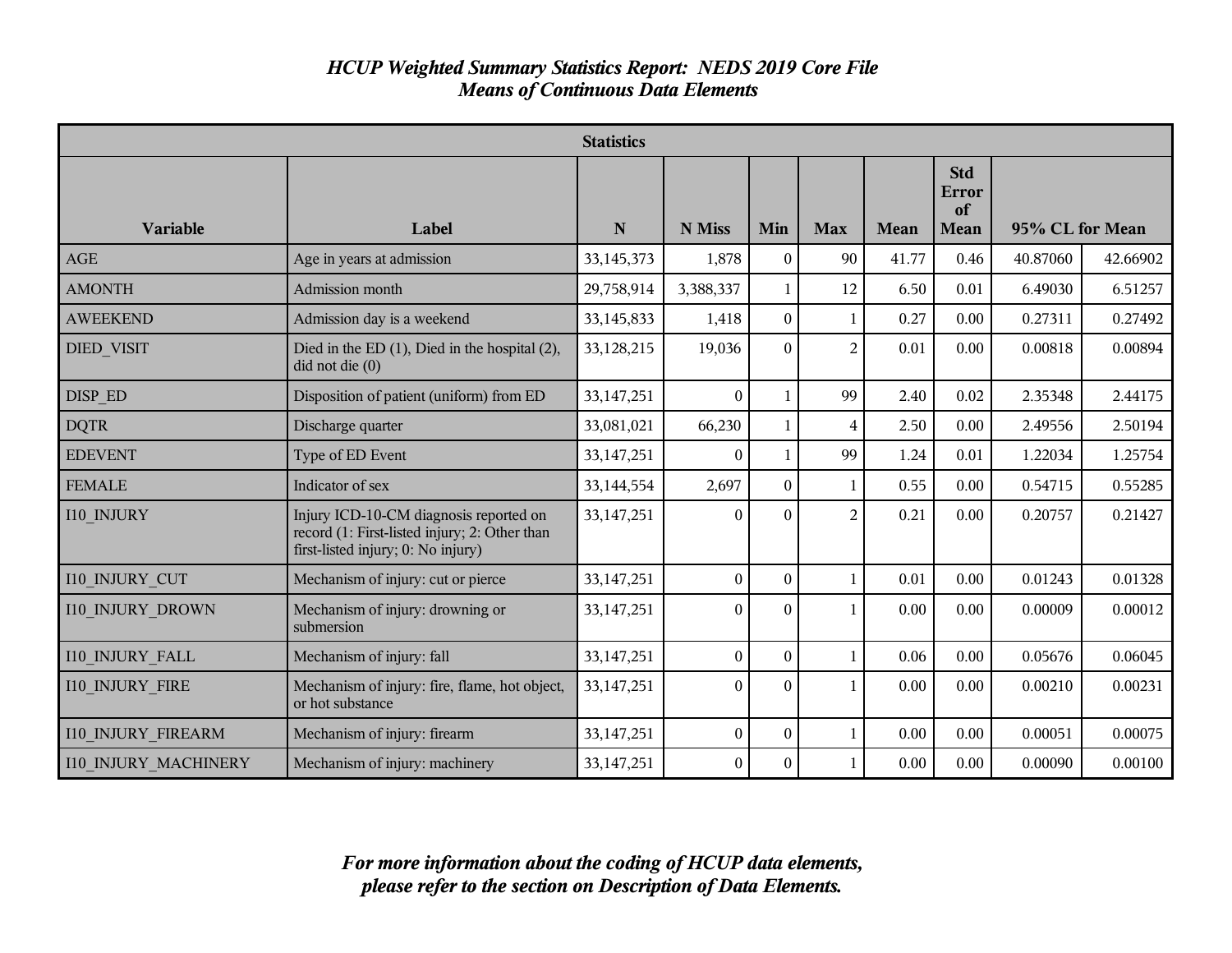|                               | <b>Statistics</b>                                                                                                                                    |              |                  |                |            |             |                                          |                 |         |
|-------------------------------|------------------------------------------------------------------------------------------------------------------------------------------------------|--------------|------------------|----------------|------------|-------------|------------------------------------------|-----------------|---------|
| <b>Variable</b>               | Label                                                                                                                                                | N            | N Miss           | Min            | <b>Max</b> | <b>Mean</b> | <b>Std</b><br>Error<br>of<br><b>Mean</b> | 95% CL for Mean |         |
| <b>I10 INJURY MVT</b>         | Mechanism of injury: motor vehicle traffic,<br>including the occupant of a car,<br>motorcyclist, pedal cyclist, pedestrian, other,<br>or unspecified | 33,147,251   | $\theta$         | $\Omega$       |            | 0.02        | 0.00                                     | 0.01684         | 0.01851 |
| <b>I10 INJURY NATURE</b>      | Mechanism of injury: natural or<br>environmental, included venomous and<br>nonvenomous bites and stings                                              | 33,147,251   | $\theta$         | $\Omega$       |            | 0.01        | 0.00                                     | 0.00831         | 0.00888 |
| 110 INJURY OVEREXERTION       | Mechanism of injury: overexertion                                                                                                                    | 33,147,251   | $\theta$         | $\theta$       |            | 0.01        | 0.00                                     | 0.01043         | 0.01131 |
| <b>I10 INJURY POISON</b>      | Mechanism of injury: poisoning, including<br>drugs and nondrugs                                                                                      | 33,147,251   | $\theta$         | $\theta$       |            | 0.01        | 0.00                                     | 0.00729         | 0.00783 |
| <b>I10 INJURY STRUCK</b>      | Mechanism of injury: struck by or against                                                                                                            | 33, 147, 251 | $\boldsymbol{0}$ | $\overline{0}$ | 1          | 0.03        | 0.00                                     | 0.02465         | 0.02617 |
| <b>I10 INJURY SUFFOCATION</b> | Mechanism of injury: suffocation                                                                                                                     | 33, 147, 251 | $\boldsymbol{0}$ | $\theta$       |            | 0.00        | 0.00                                     | 0.00057         | 0.00066 |
| <b>I10 INTENT ASSAULT</b>     | Intent of injury: assault                                                                                                                            | 33, 147, 251 | $\boldsymbol{0}$ | $\Omega$       |            | 0.01        | 0.00                                     | 0.00760         | 0.00837 |
| <b>I10 INTENT SELF HARM</b>   | Intent of injury: intentional self-harm                                                                                                              | 33,147,251   | $\boldsymbol{0}$ | $\theta$       | 1          | 0.00        | 0.00                                     | 0.00310         | 0.00339 |
| 110 INTENT UNINTENTIONAL      | Intent of injury: unintentional                                                                                                                      | 33, 147, 251 | $\boldsymbol{0}$ | $\overline{0}$ |            | 0.16        | 0.00                                     | 0.15708         | 0.16610 |
| I10 MULTINJURY                | Multiple ICD-10-CM injuries reported on<br>record                                                                                                    | 33,147,251   | $\theta$         | $\Omega$       |            | 0.05        | 0.00                                     | 0.05148         | 0.05445 |
| <b>I10 NDX</b>                | ICD-10-CM Number of diagnoses on this<br>record                                                                                                      | 33,147,251   | $\theta$         | $\theta$       | 35         | 5.80        | 0.07                                     | 5.66627         | 5.93944 |
| PAY1                          | Primary expected payer (uniform)                                                                                                                     | 33,101,751   | 45,500           | 1              | 6          | 2.45        | 0.01                                     | 2.42702         | 2.46891 |
| PAY2                          | Secondary expected payer (uniform)                                                                                                                   | 7,403,156    | 25,744,095       | 1              | 6          | 3.06        | 0.06                                     | 2.93753         | 3.17965 |
| PL NCHS                       | Patient Location: NCHS Urban-Rural Code                                                                                                              | 32,926,694   | 220,557          | 1              | 6          | 2.71        | 0.03                                     | 2.64108         | 2.77172 |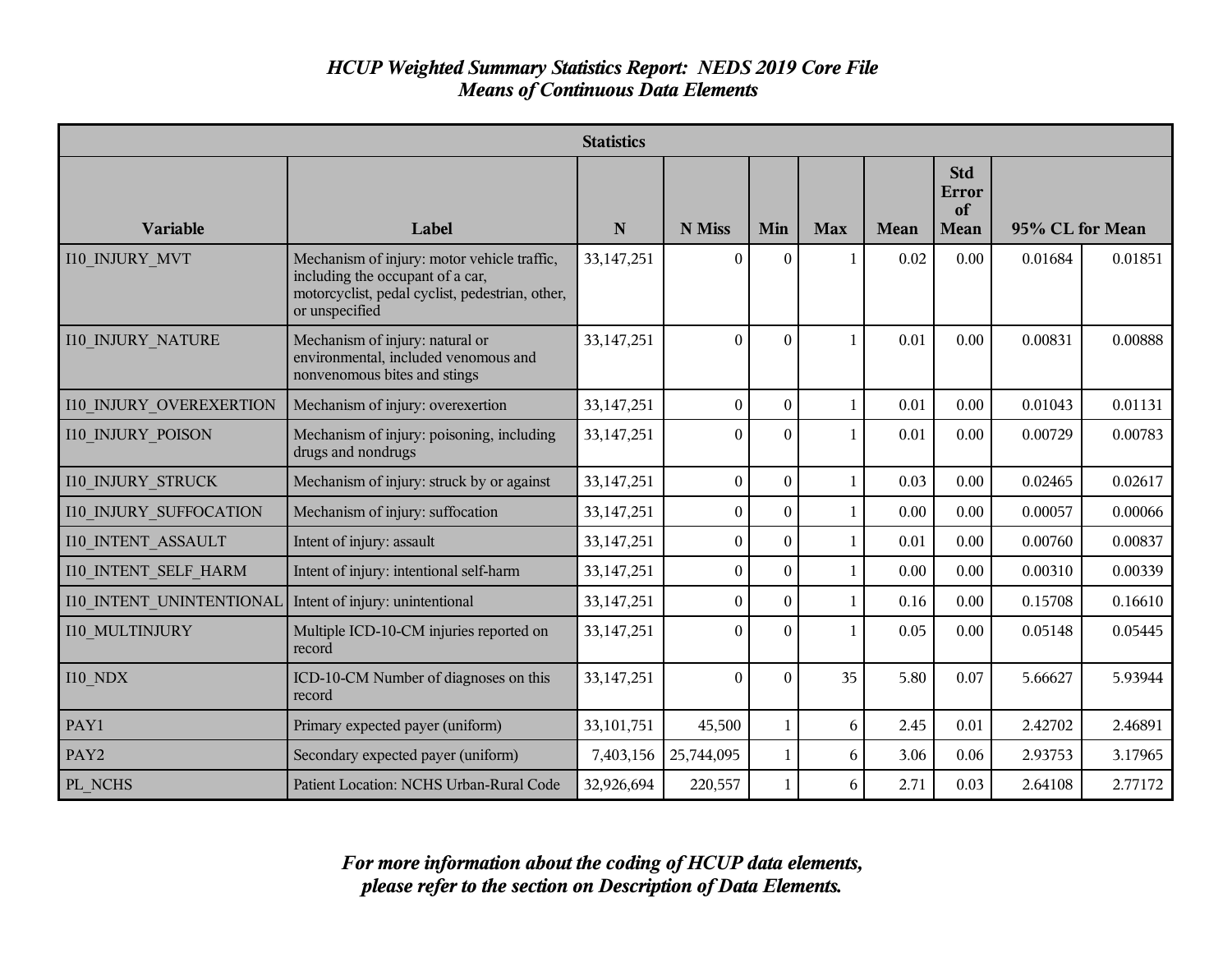| <b>Statistics</b> |                                                                   |              |           |                |            |          |                                          |                 |            |
|-------------------|-------------------------------------------------------------------|--------------|-----------|----------------|------------|----------|------------------------------------------|-----------------|------------|
| <b>Variable</b>   | Label                                                             | N            | N Miss    | Min            | <b>Max</b> | Mean     | <b>Std</b><br>Error<br>of<br><b>Mean</b> | 95% CL for Mean |            |
| <b>RACE</b>       | Race (uniform)                                                    | 32,365,625   | 781,626   |                | 6          | 1.80     | 0.02                                     | 1.75280         | 1.84763    |
| TOTCHG ED         | Total charge for ED services                                      | 31,660,670   | 1,486,581 | 100            | 947,956    | 4,773.42 | 109.80                                   | 4557.91581      | 4988.92455 |
| <b>YEAR</b>       | Calendar year                                                     | 33, 147, 251 |           | $0 \mid 2,019$ | 2,019      | 2,019.00 | 0.00                                     | 2019.00000      | 2019.00000 |
| ZIPINC_QRTL       | Median household income national quartile<br>for patient ZIP Code | 32,561,643   | 585,608   |                | 4          | 2.21     | 0.03                                     | 2.15365         | 2.25961    |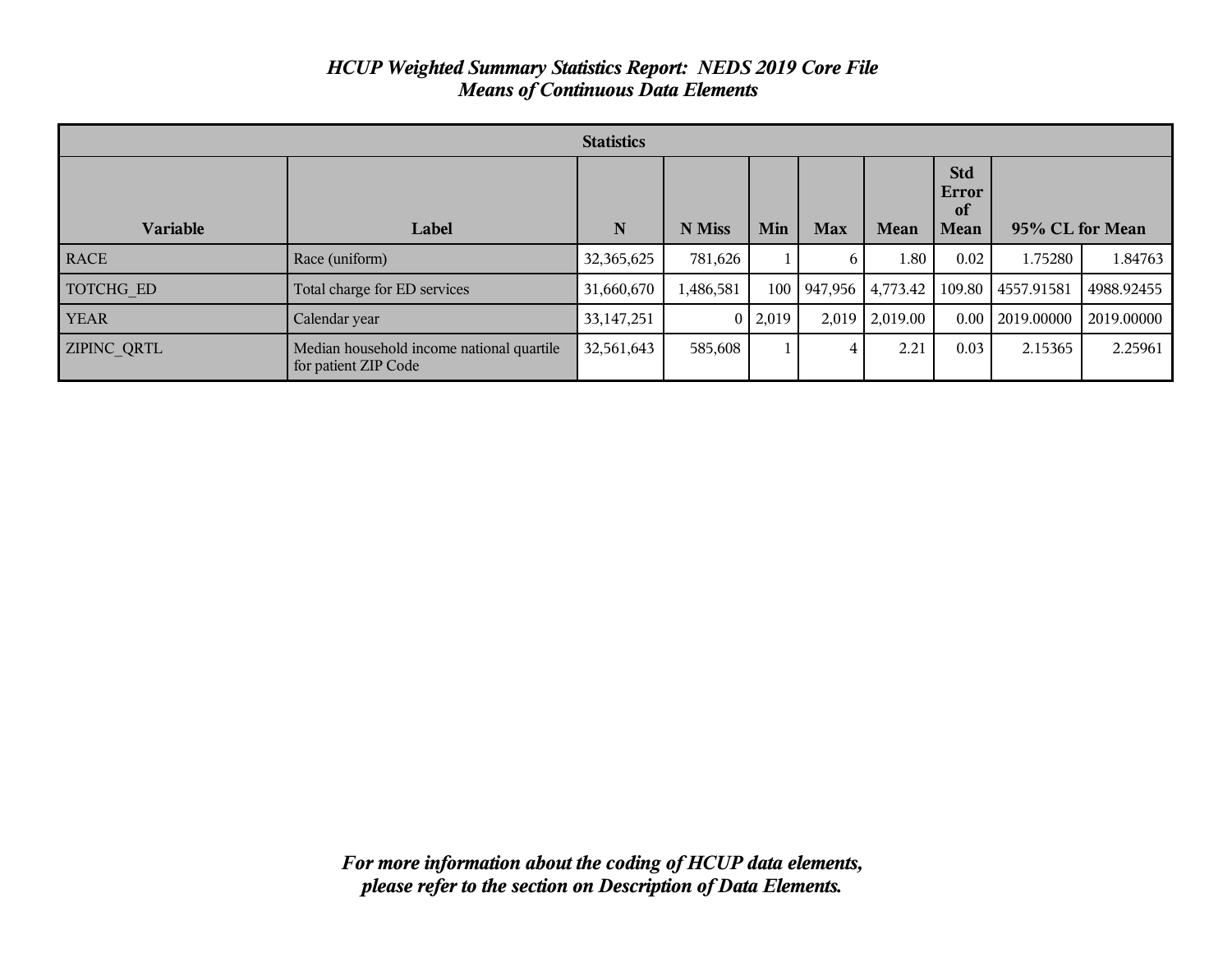| <b>AGE</b>              | Frequency | Percent |
|-------------------------|-----------|---------|
| $\therefore$ Missing    | 4,919     | 0.00    |
| .A: Invalid             | 13        | 0.00    |
| .C: Inconsistent        | 1,720     | 0.00    |
| $\overline{0}$          | 3,113,121 | 2.17    |
| 1                       | 2,462,957 | 1.72    |
| $\overline{a}$          | 2,695,653 | 1.88    |
| $\overline{\mathbf{3}}$ | 1,515,060 | 1.06    |
| $\overline{4}$          | 1,323,750 | 0.92    |
| 5                       | 1,245,297 | 0.87    |
| 6                       | 1,113,063 | 0.78    |
| 7                       | 1,617,350 | 1.13    |
| 8                       | 923,138   | 0.64    |
| 9                       | 907,680   | 0.63    |
| 10                      | 914,357   | 0.64    |
| 11                      | 912,060   | 0.64    |
| 12                      | 1,477,979 | 1.03    |
| 13                      | 944,280   | 0.66    |
| 14                      | 995,625   | 0.69    |
| 15                      | 1,072,730 | 0.75    |
| 16                      | 1,564,019 | 1.09    |
| 17                      | 1,274,737 | 0.89    |
| 18                      | 1,597,643 | 1.11    |
| 19                      | 2,106,632 | 1.47    |
| 20                      | 1,761,775 | 1.23    |
| 21                      | 1,797,422 | 1.25    |
| 22                      | 2,845,065 | 1.98    |
| 23                      | 1,779,354 | 1.24    |
| 24                      | 1,819,959 | 1.27    |
| 25                      | 1,872,903 | 1.31    |
| 26                      | 1,906,489 | 1.33    |
| 27                      | 3,109,973 | 2.17    |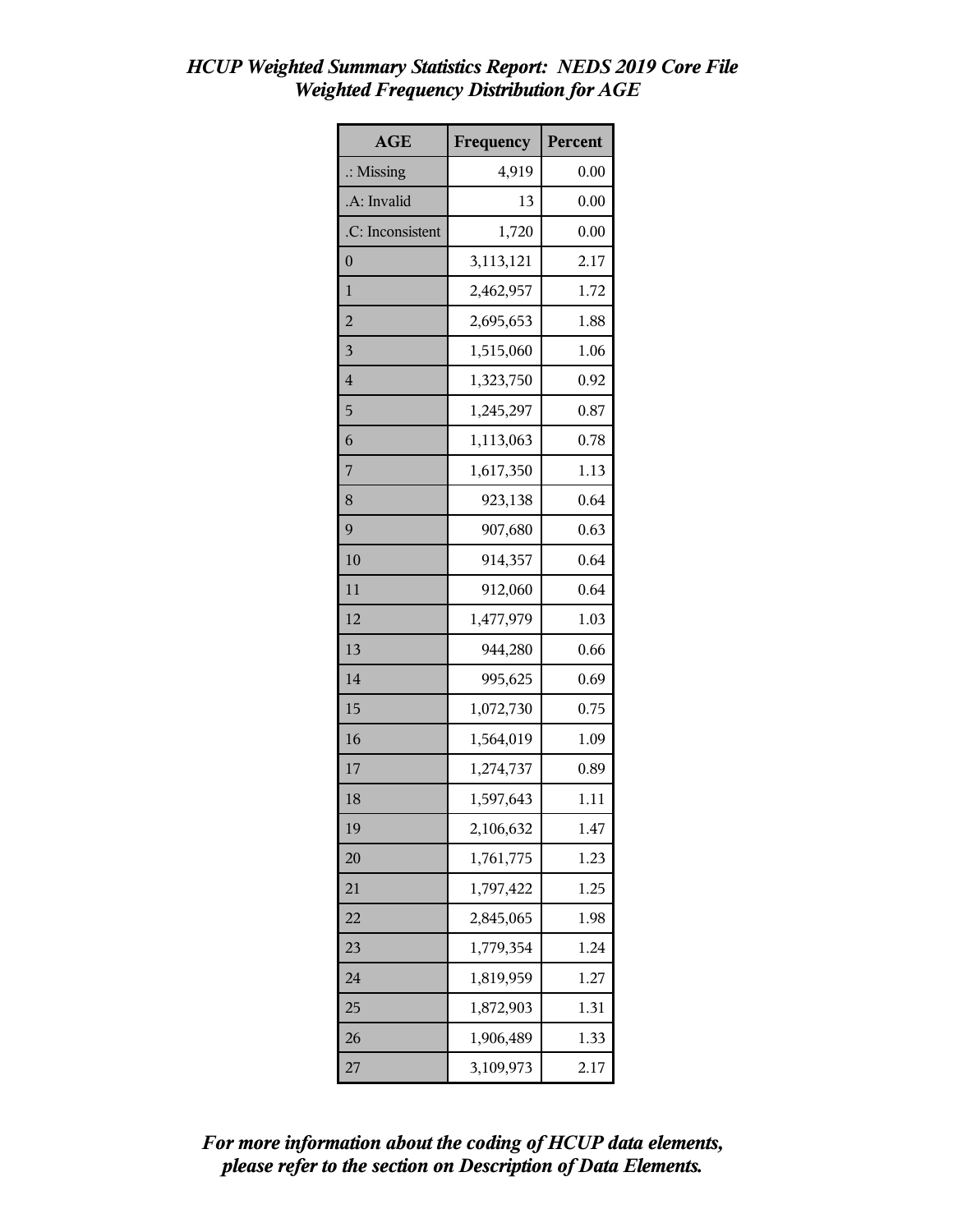| <b>AGE</b> | Frequency | Percent |
|------------|-----------|---------|
| 28         | 2,007,143 | 1.40    |
| 29         | 1,991,754 | 1.39    |
| 30         | 1,941,884 | 1.35    |
| 31         | 1,887,918 | 1.32    |
| 32         | 2,901,036 | 2.02    |
| 33         | 1,788,900 | 1.25    |
| 34         | 1,756,450 | 1.22    |
| 35         | 1,713,452 | 1.19    |
| 36         | 1,712,076 | 1.19    |
| 37         | 2,699,578 | 1.88    |
| 38         | 1,672,972 | 1.17    |
| 39         | 1,647,805 | 1.15    |
| 40         | 1,590,657 | 1.11    |
| 41         | 1,516,673 | 1.06    |
| 42         | 2,363,726 | 1.65    |
| 43         | 1,406,117 | 0.98    |
| 44         | 1,412,322 | 0.98    |
| 45         | 1,382,196 | 0.96    |
| 46         | 1,408,020 | 0.98    |
| 47         | 2,360,923 | 1.65    |
| 48         | 1,556,480 | 1.09    |
| 49         | 1,550,697 | 1.08    |
| 50         | 1,512,655 | 1.05    |
| 51         | 1,507,071 | 1.05    |
| 52         | 2,391,416 | 1.67    |
| 53         | 1,565,855 | 1.09    |
| 54         | 1,622,663 | 1.13    |
| 55         | 1,658,390 | 1.16    |
| 56         | 1,662,129 | 1.16    |
| 57         | 2,555,583 | 1.78    |
| 58         | 1,651,369 | 1.15    |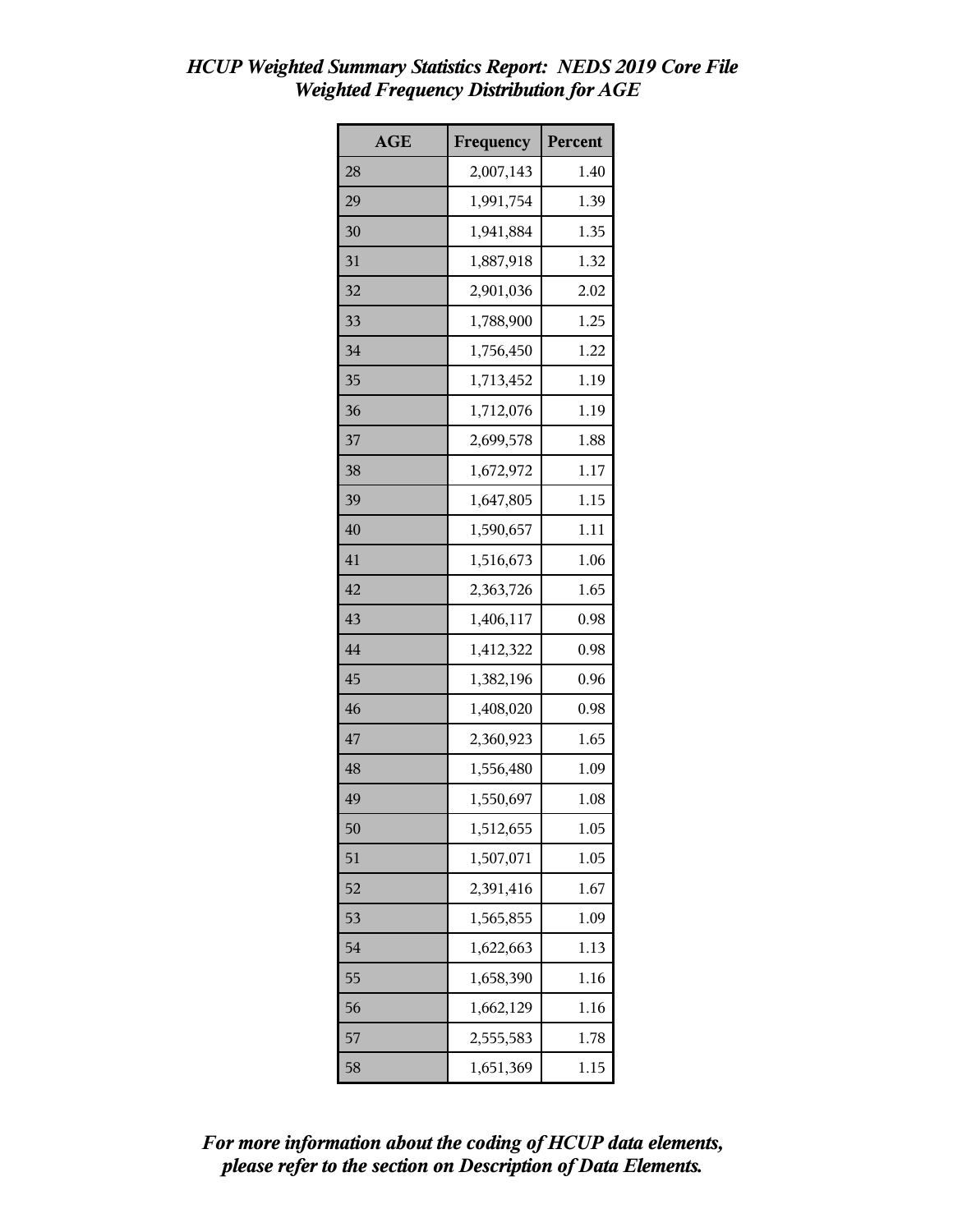| <b>AGE</b> | Frequency | Percent |
|------------|-----------|---------|
| 59         | 1,618,775 | 1.13    |
| 60         | 1,579,836 | 1.10    |
| 61         | 1,550,893 | 1.08    |
| 62         | 2,339,085 | 1.63    |
| 63         | 1,452,063 | 1.01    |
| 64         | 1,407,144 | 0.98    |
| 65         | 1,403,300 | 0.98    |
| 66         | 1,346,536 | 0.94    |
| 67         | 2,055,326 | 1.43    |
| 68         | 1,275,565 | 0.89    |
| 69         | 1,252,748 | 0.87    |
| 70         | 1,251,353 | 0.87    |
| 71         | 1,277,346 | 0.89    |
| 72         | 1,984,753 | 1.38    |
| 73         | 1,072,803 | 0.75    |
| 74         | 1,056,046 | 0.74    |
| 75         | 1,078,895 | 0.75    |
| 76         | 1,123,432 | 0.78    |
| 77         | 1,575,389 | 1.10    |
| 78         | 969,641   | 0.68    |
| 79         | 924,890   | 0.64    |
| 80         | 901,028   | 0.63    |
| 81         | 885,895   | 0.62    |
| 82         | 1,264,644 | 0.88    |
| 83         | 802,853   | 0.56    |
| 84         | 771,513   | 0.54    |
| 85         | 705,018   | 0.49    |
| 86         | 674,848   | 0.47    |
| 87         | 942,522   | 0.66    |
| 88         | 601,373   | 0.42    |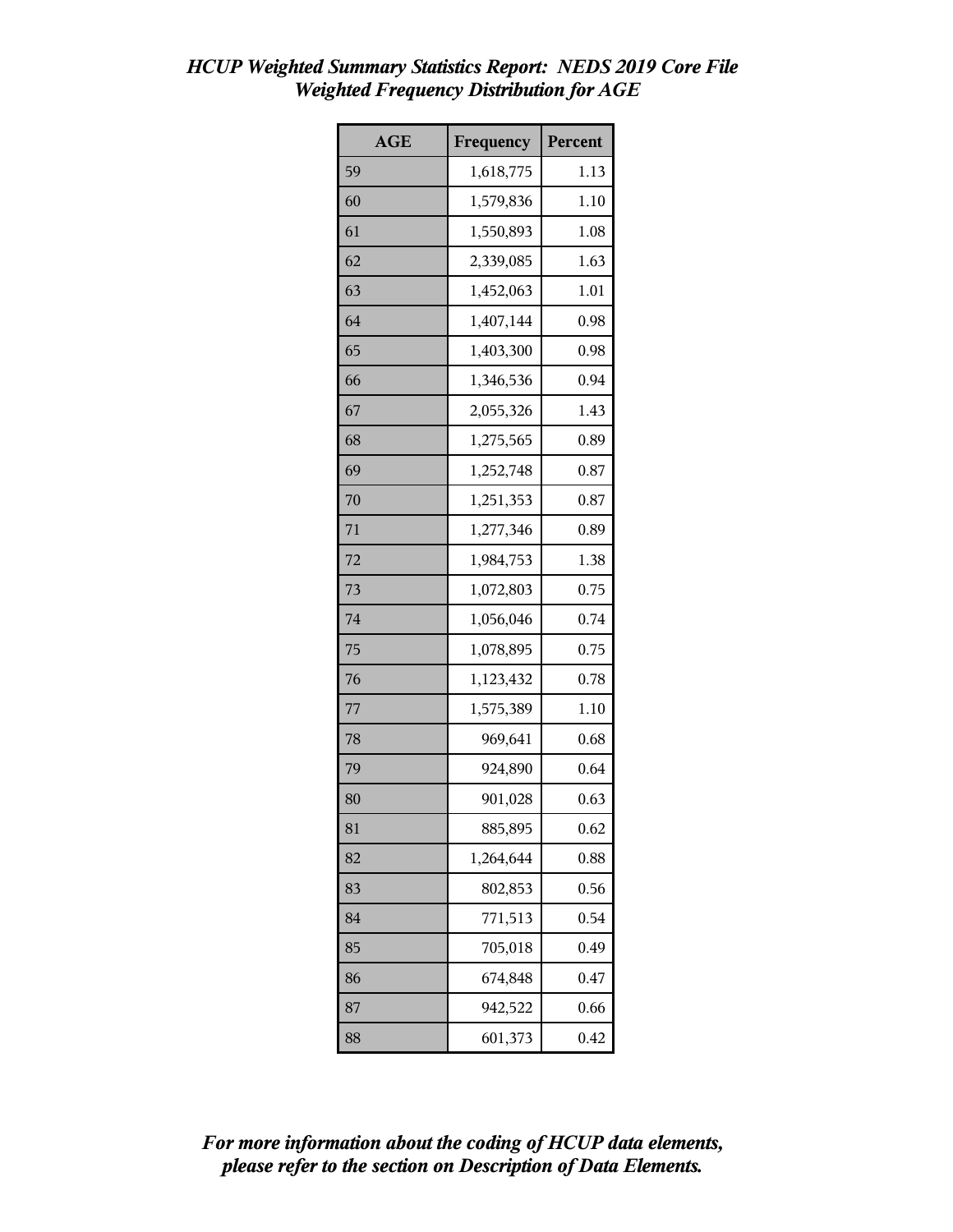| <b>AGE</b>  | Frequency | Percent |
|-------------|-----------|---------|
| -89         | 546,738   | 0.38    |
| 90 or older | 2,667,398 | 1.86    |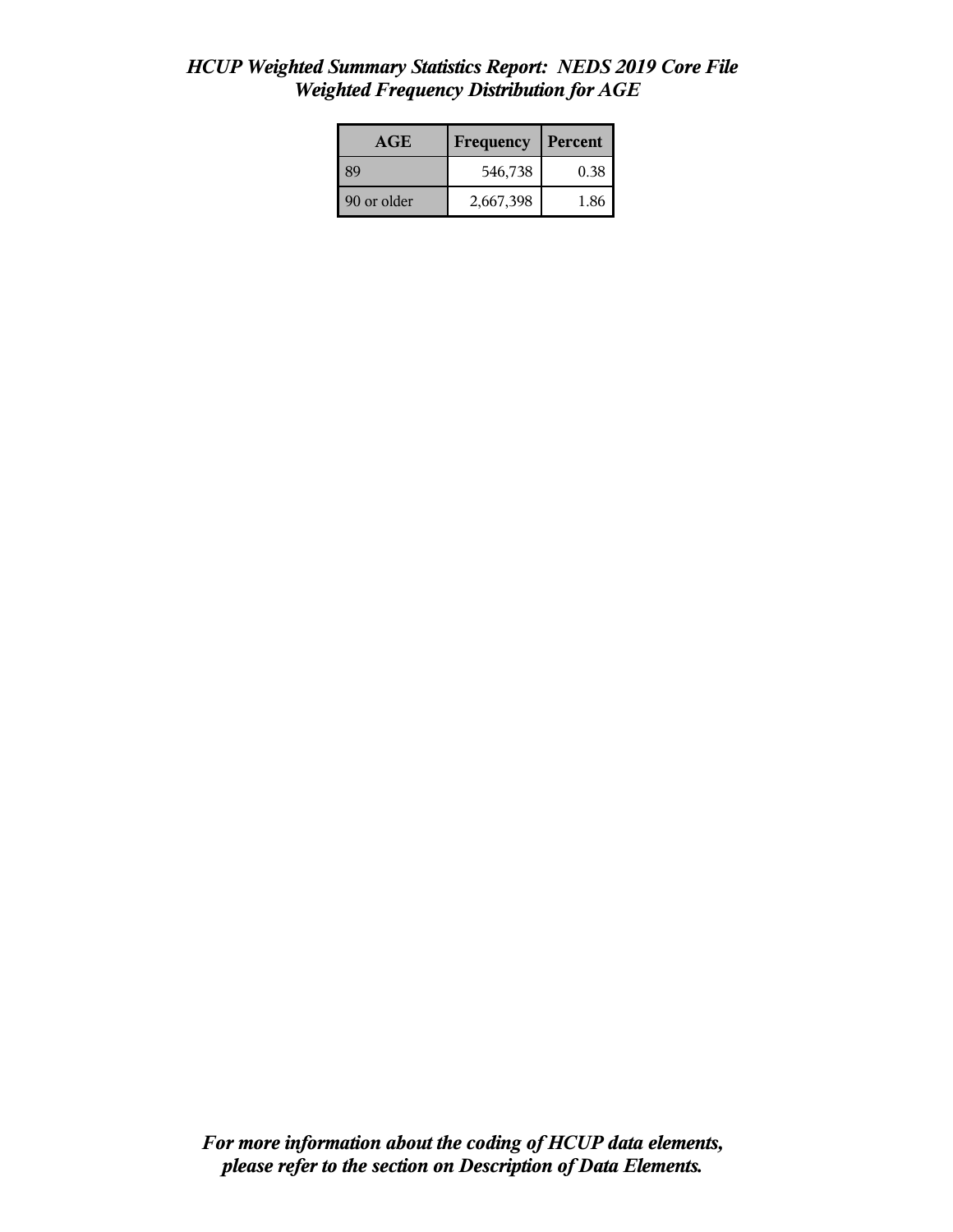| <b>AMONTH</b>        | Frequency  | Percent |
|----------------------|------------|---------|
| $\therefore$ Missing | 15,409,062 | 10.74   |
| 1 : January          | 10,783,238 | 7.52    |
| $2:$ February        | 10,080,147 | 7.03    |
| 3 : March            | 11,216,840 | 7.82    |
| $4:$ April           | 10,587,222 | 7.38    |
| $5:$ May             | 10,940,467 | 7.63    |
| $6:$ June            | 10,355,797 | 7.22    |
| $7:$ July            | 10,811,552 | 7.54    |
| $8:$ August          | 10,680,862 | 7.45    |
| 9: September         | 10,672,260 | 7.44    |
| 10: October          | 10,576,257 | 7.37    |
| 11 : November        | 10,209,065 | 7.12    |
| 12 : December        | 11,109,514 | 7.75    |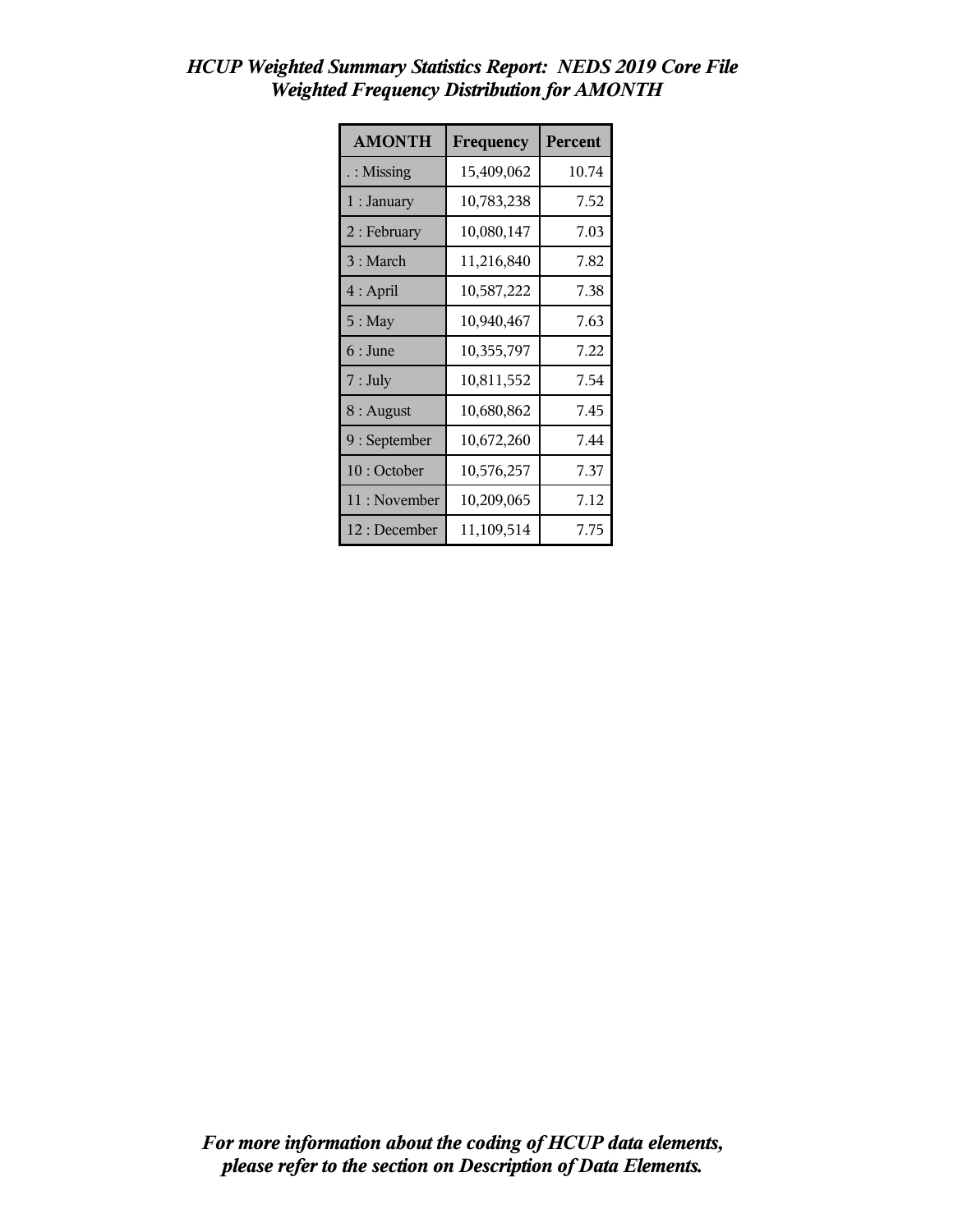| <b>AWEEKEND</b>     | Frequency   | Percent |
|---------------------|-------------|---------|
| $:$ Missing         | 4,637       | 0.00    |
| .A: Invalid         | 13          | 0.00    |
| 0: Monday-Friday    | 104,126,799 | 72.60   |
| 1 : Saturday-Sunday | 39,300,835  | 27.40   |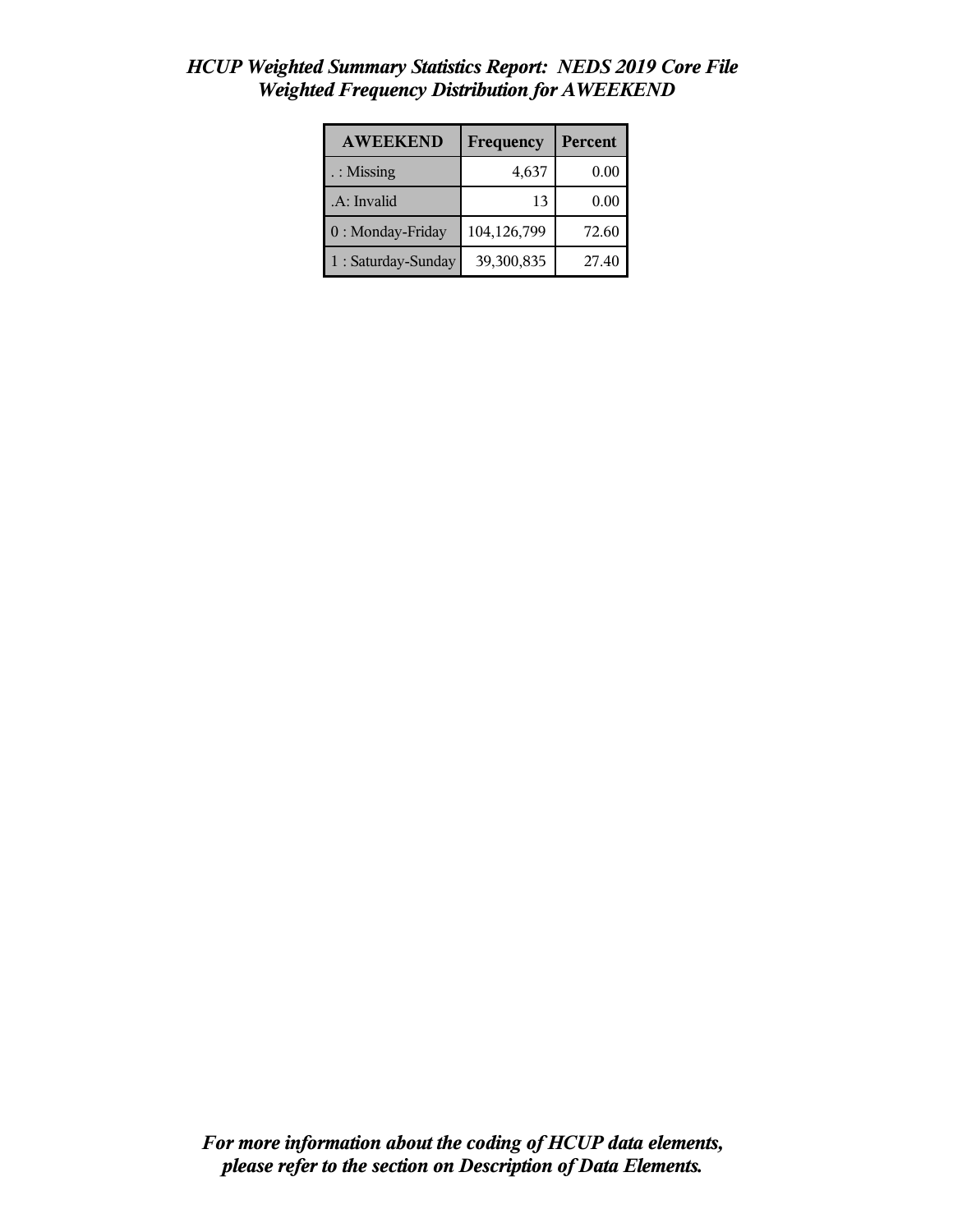| <b>DIED VISIT</b>       | Frequency   | Percent |
|-------------------------|-------------|---------|
| $\therefore$ Missing    | 79,521      | 0.06    |
| 0: Did not die          | 142,639,009 | 99.45   |
| 1: Died in the ED       | 200,696     | 0.14    |
| 2: Died in the hospital | 513,058     | 0.36    |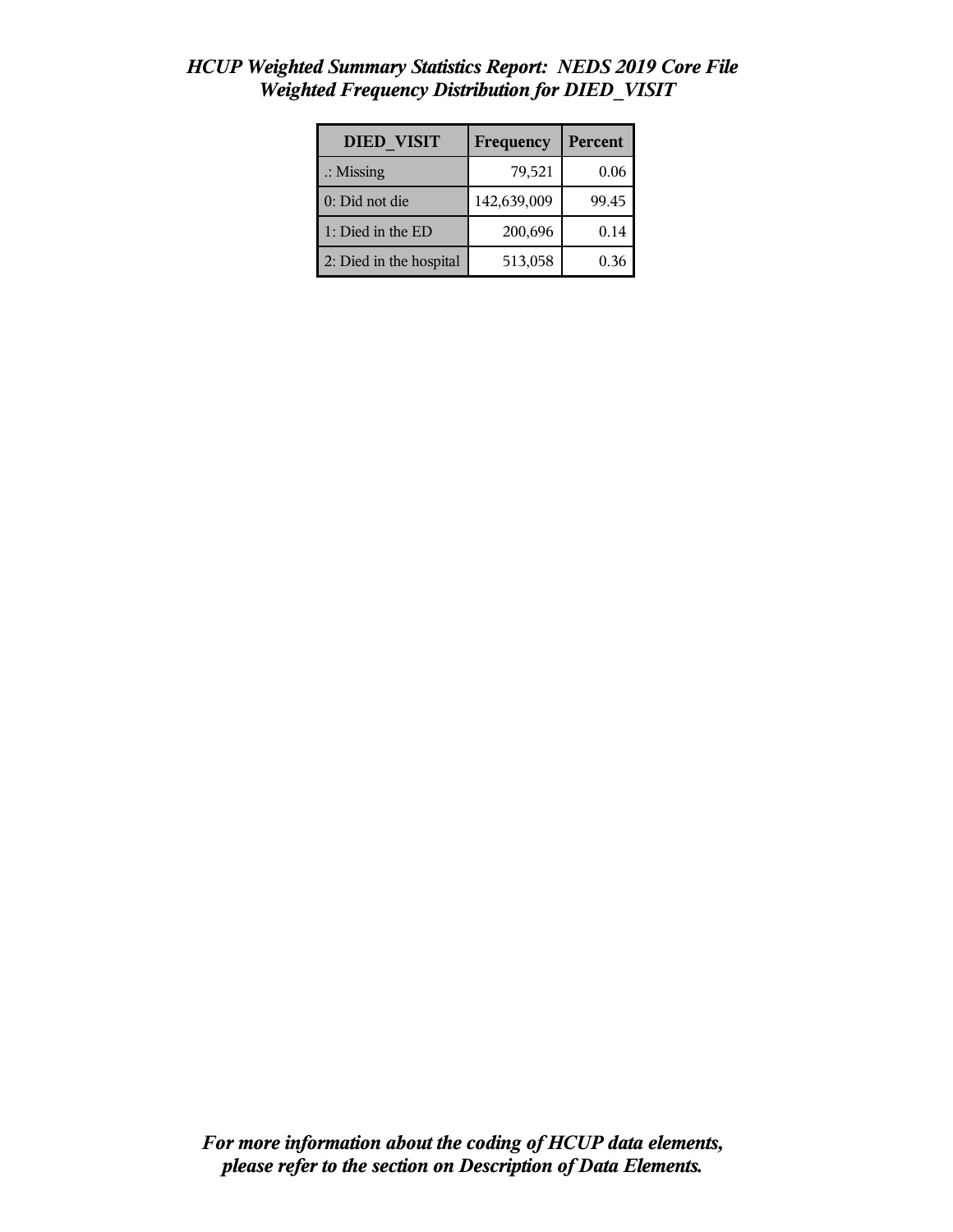|           | <b>DISCWT</b>   Frequency | <b>Percent</b> |
|-----------|---------------------------|----------------|
| Non-blank | 143,432,284               | 100.00         |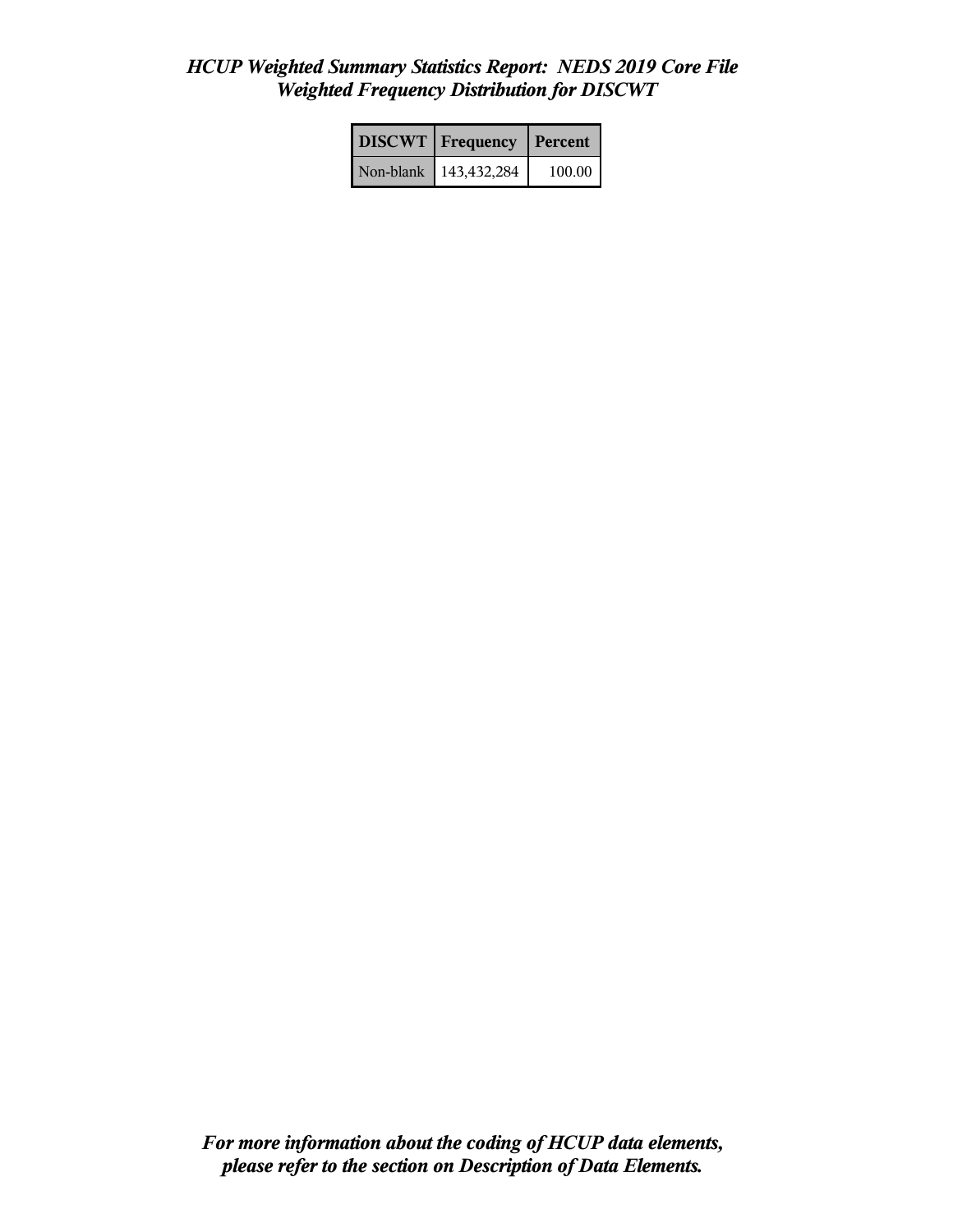| <b>DISP ED</b>                                         | Frequency   | Percent |
|--------------------------------------------------------|-------------|---------|
| 1: Routine                                             | 115,512,872 | 80.53   |
| 2: Transfer: short-term hospital                       | 2,532,807   | 1.77    |
| 5: Transfer: other type of facility                    | 2,081,843   | 1.45    |
| 6: Home health care                                    | 361,519     | 0.25    |
| 7: Against medical advice                              | 2,294,523   | 1.60    |
| 9: Admitted as an inpatient to this hospital           | 20,373,534  | 14.20   |
| 20: Died in ED                                         | 200,696     | 0.14    |
| 98: Not admitted to this hospital, destination unknown | 73,063      | 0.05    |
| 99: Discharged alive, destination unknown              | 1,426       | 0.00    |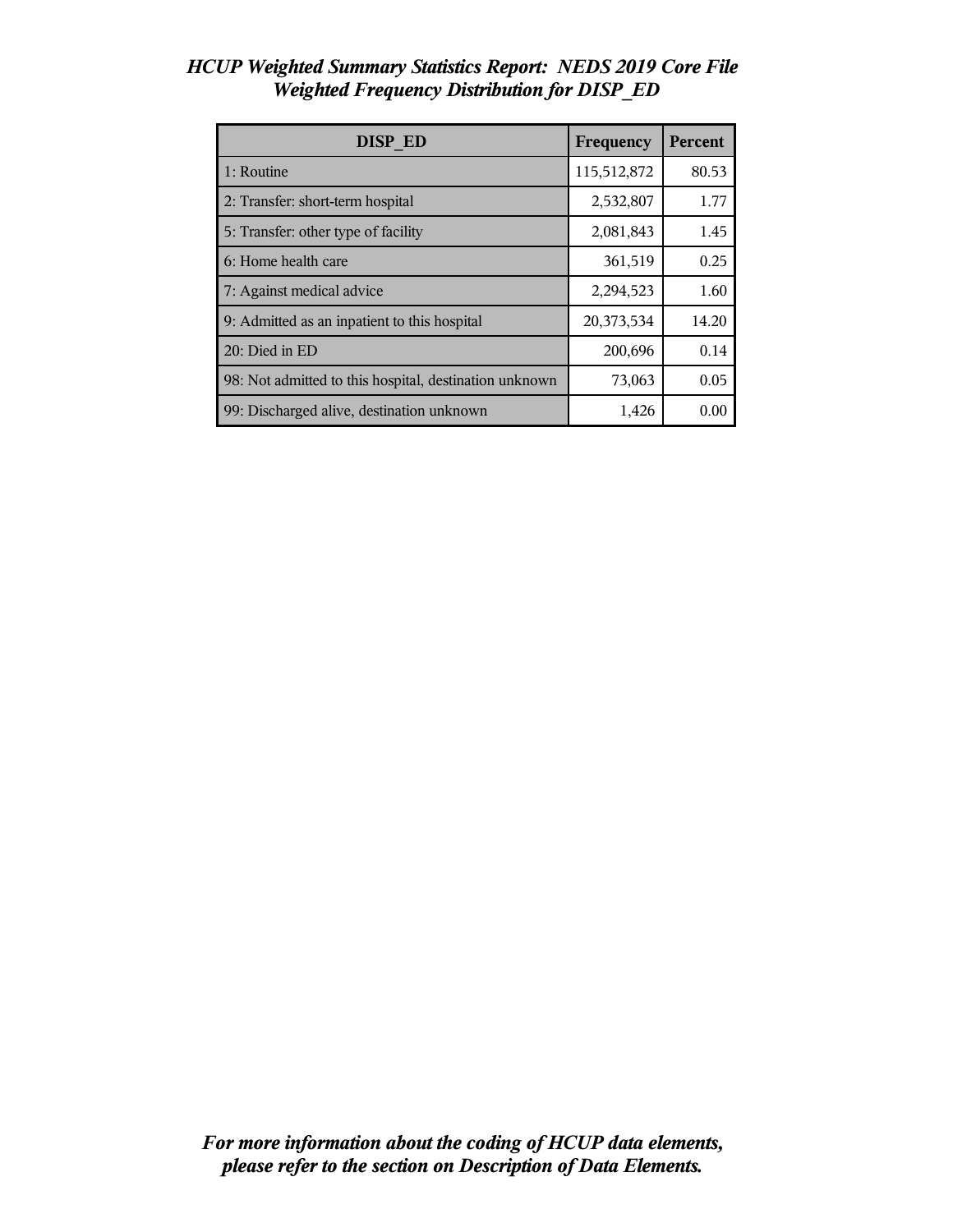| <b>DQTR</b>          | Frequency  | <b>Percent</b> |
|----------------------|------------|----------------|
| $\therefore$ Missing | 288,223    | 0.20           |
| 1: First quarter     | 35,927,348 | 25.05          |
| 2: Second quarter    | 35,647,768 | 24.85          |
| 3: Third quarter     | 35,817,208 | 24.97          |
| 4: Fourth quarter    | 35,751,737 | 24.93          |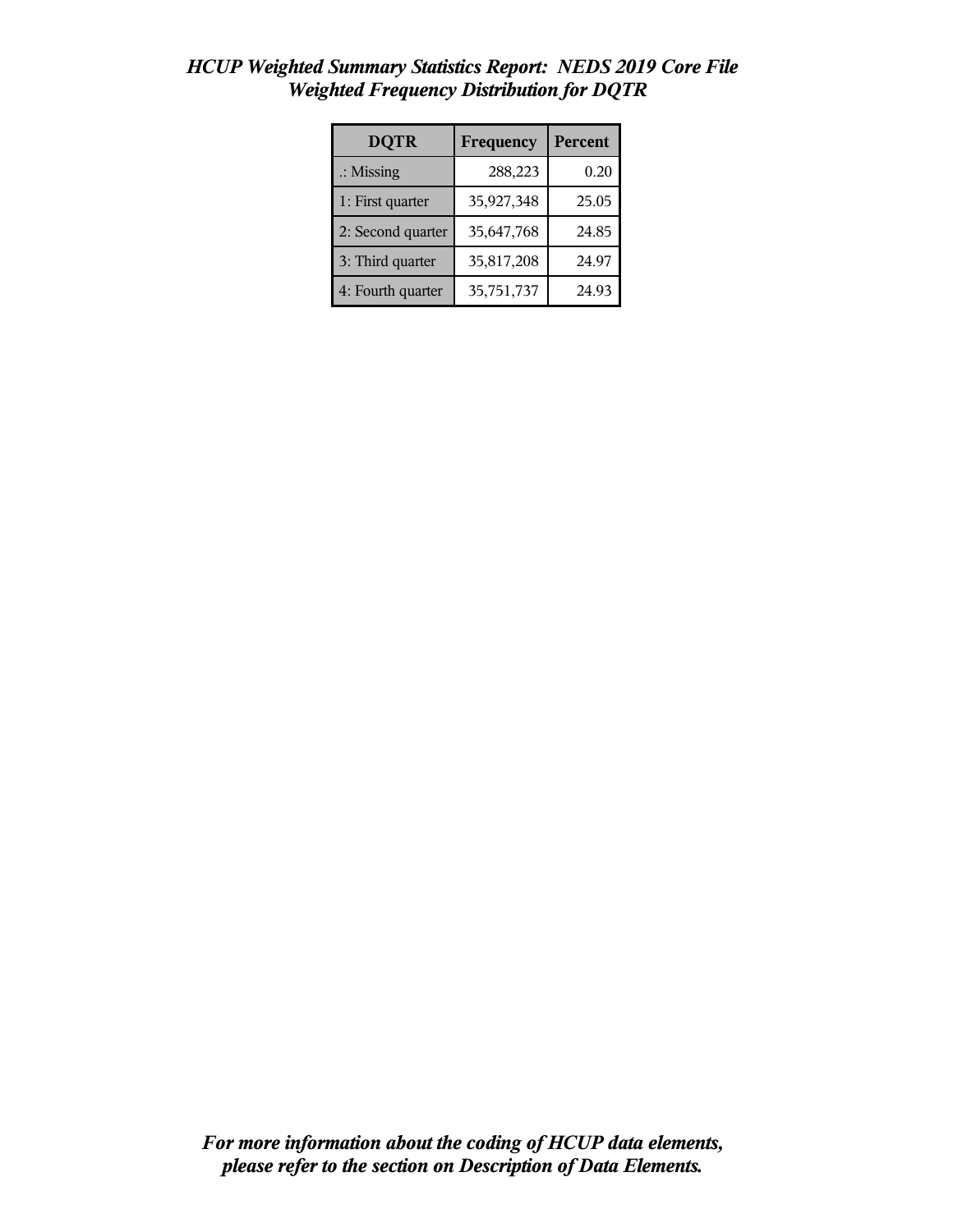| <b>EDEVENT</b>                                                                           | Frequency   | <b>Percent</b> |
|------------------------------------------------------------------------------------------|-------------|----------------|
| 1: ED visit in which the patient is treated and released                                 | 120,250,757 | 83.84          |
| 2: ED visit in which the patient is admitted to this same hospital                       | 20,373,534  | 14.20          |
| 3: ED visit in which the patient is transferred to another short-term hospital           | 2,532,807   | 1.77           |
| 9: ED visit in which the patient died in the ED                                          | 200,696     | 0.14           |
| 98: ED visit in which patient is not admitted to this same hospital, destination unknown | 73,063      | 0.05           |
| 99: ED visit in which the patient is discharged alive, destination unknown               | 1,426       | 0.00           |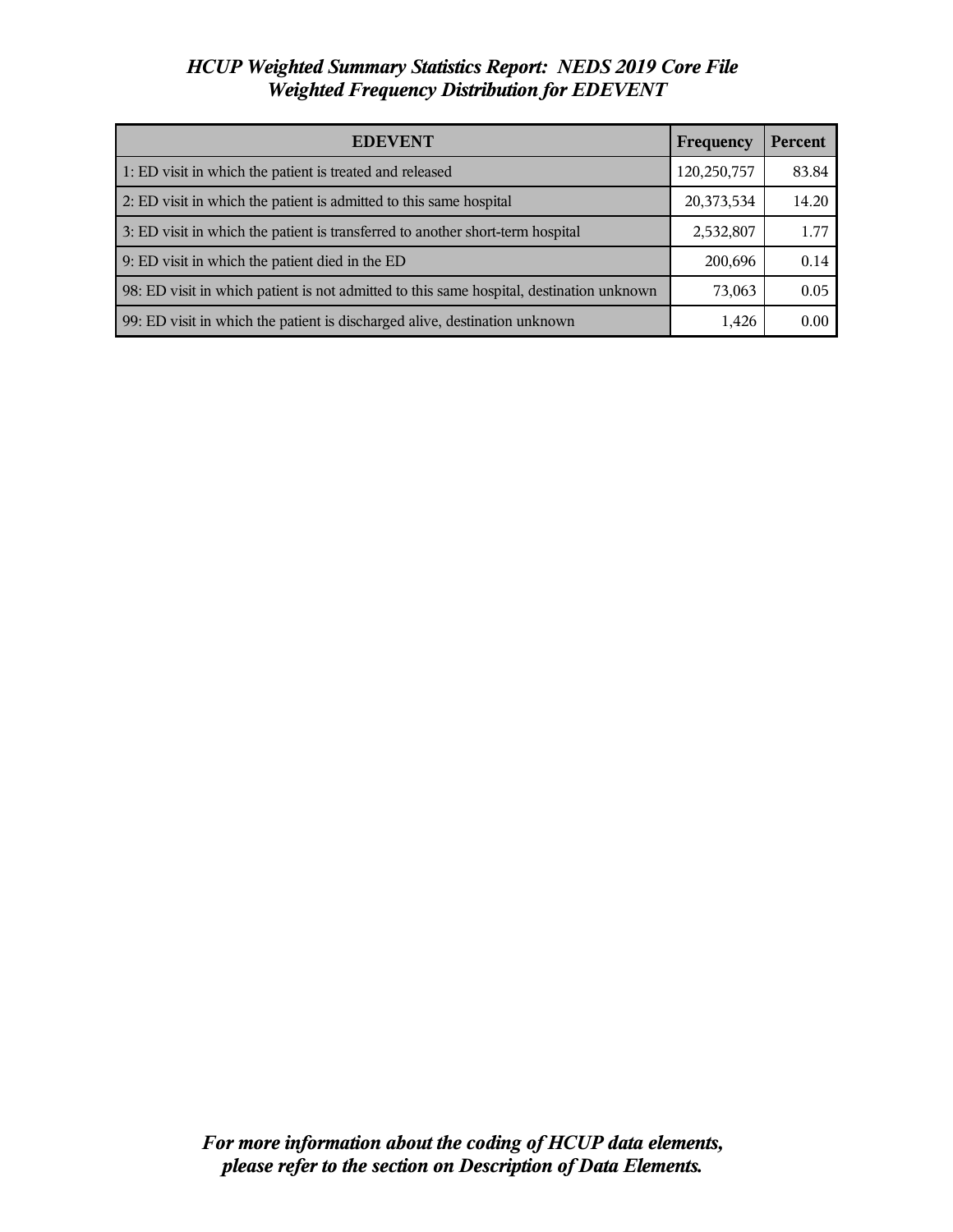| <b>FEMALE</b>        | Frequency  | <b>Percent</b> |
|----------------------|------------|----------------|
| $\therefore$ Missing | 7,285      | 0.01           |
| .A: Invalid          | 140        | 0.00           |
| .C: Inconsistent     | 3,936      | 0.00           |
| $0:$ Male            | 64,539,409 | 45.00          |
| $1:$ Female          | 78,881,514 | 55.00          |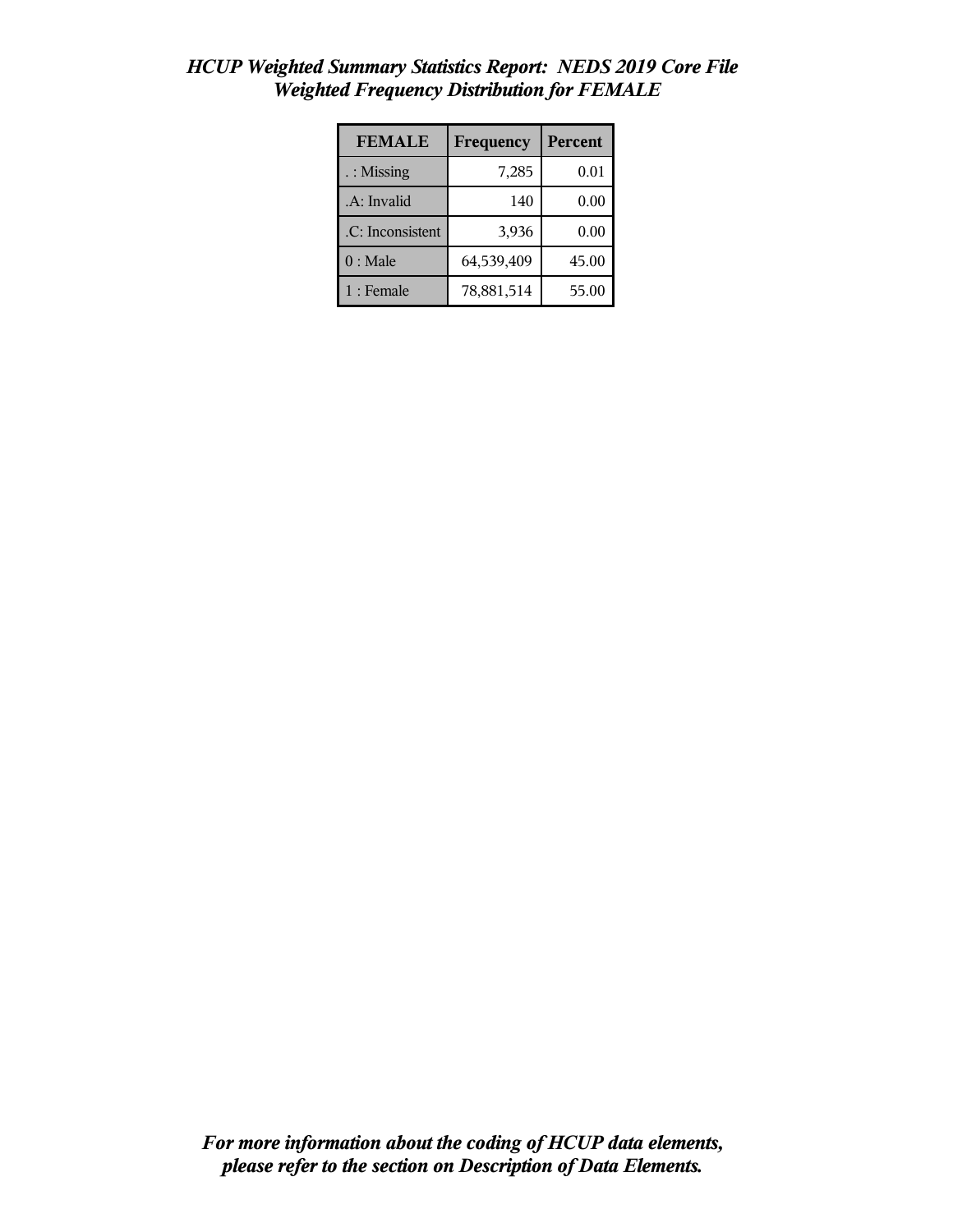| <b>HCUPFILE</b> | <b>Frequency</b> | Percent |
|-----------------|------------------|---------|
| <b>SEDD</b>     | 123,058,750      | 85.80   |
| I SID           | 20,373,534       | 14.20   |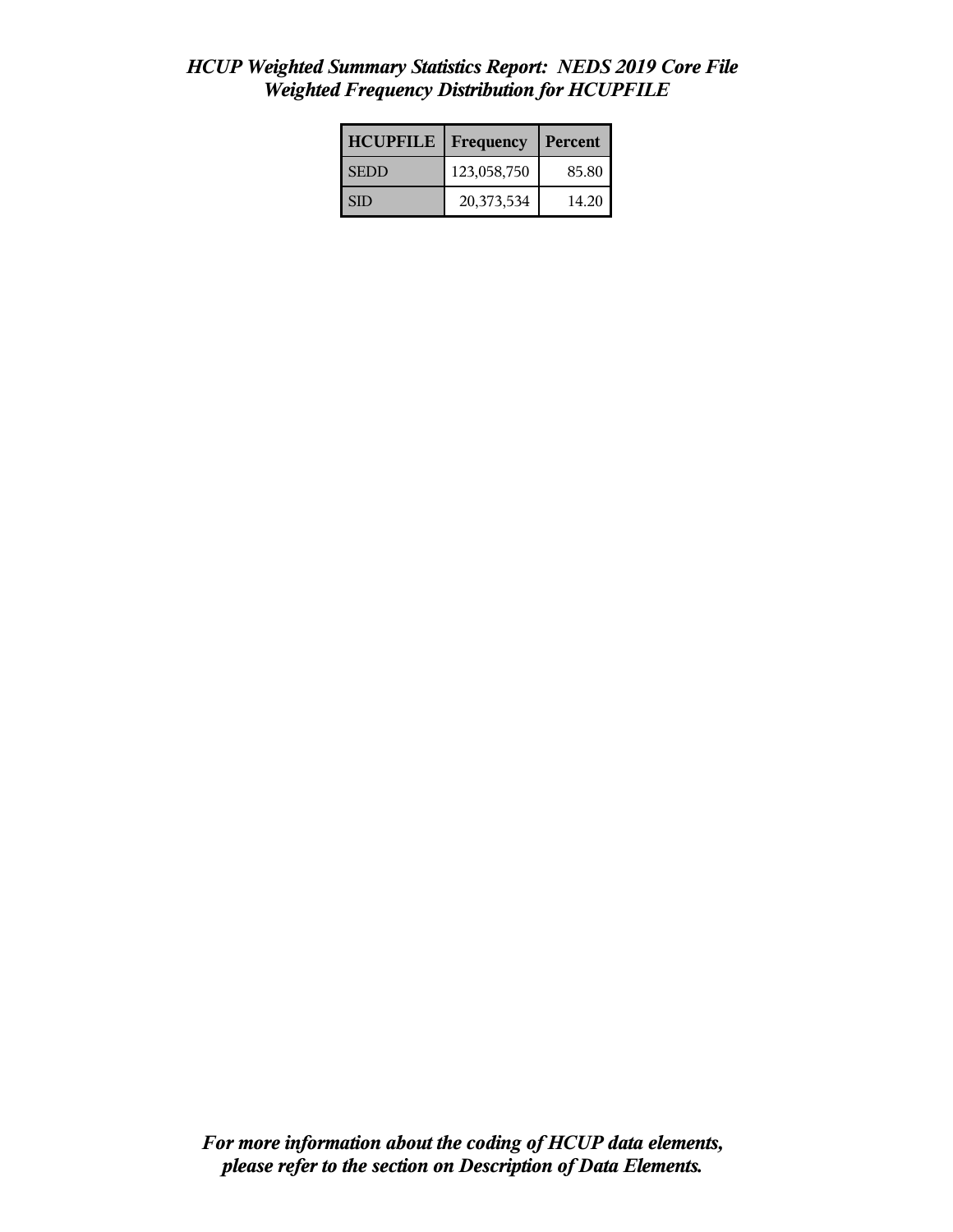| <b>I10 DX1</b>         | Frequency   | Percent |
|------------------------|-------------|---------|
| <b>Blank</b>           | 82,009      | 0.06    |
| Valid DX               | 143,338,050 | 99.93   |
| Inconsistent DX (incn) | 1,366       | 0.00    |
| Invalid DX (invl)      | 10,860      | 0.01    |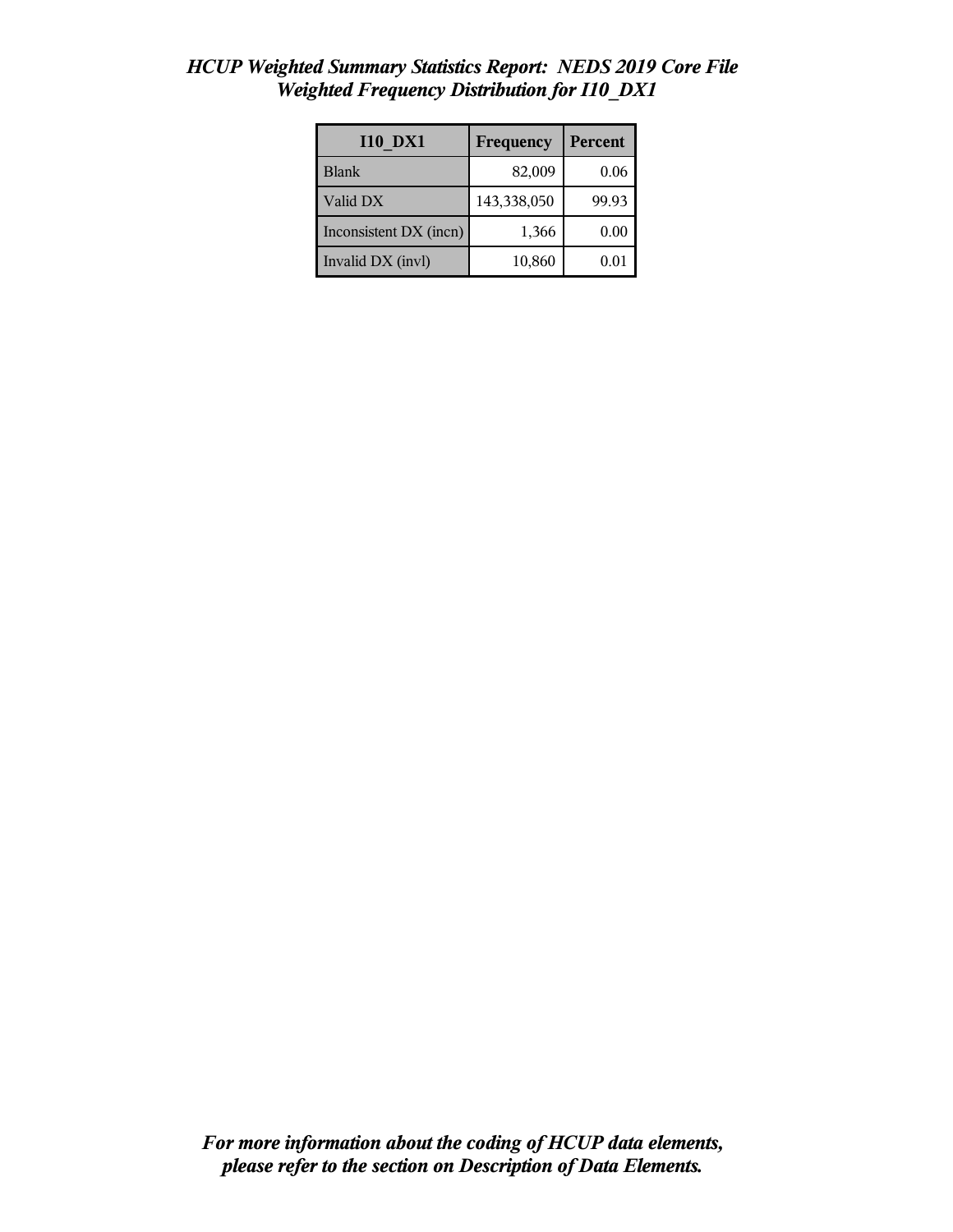| <b>I10 INJURY</b>                                  | Frequency   | Percent |
|----------------------------------------------------|-------------|---------|
| 0: No injury                                       | 116,071,020 | 80.92   |
| 1: Injury in the first-listed diagnosis            | 24,470,125  | 17.06   |
| 2: Injury in the diagnoses other than first-listed | 2,891,139   | 2.02    |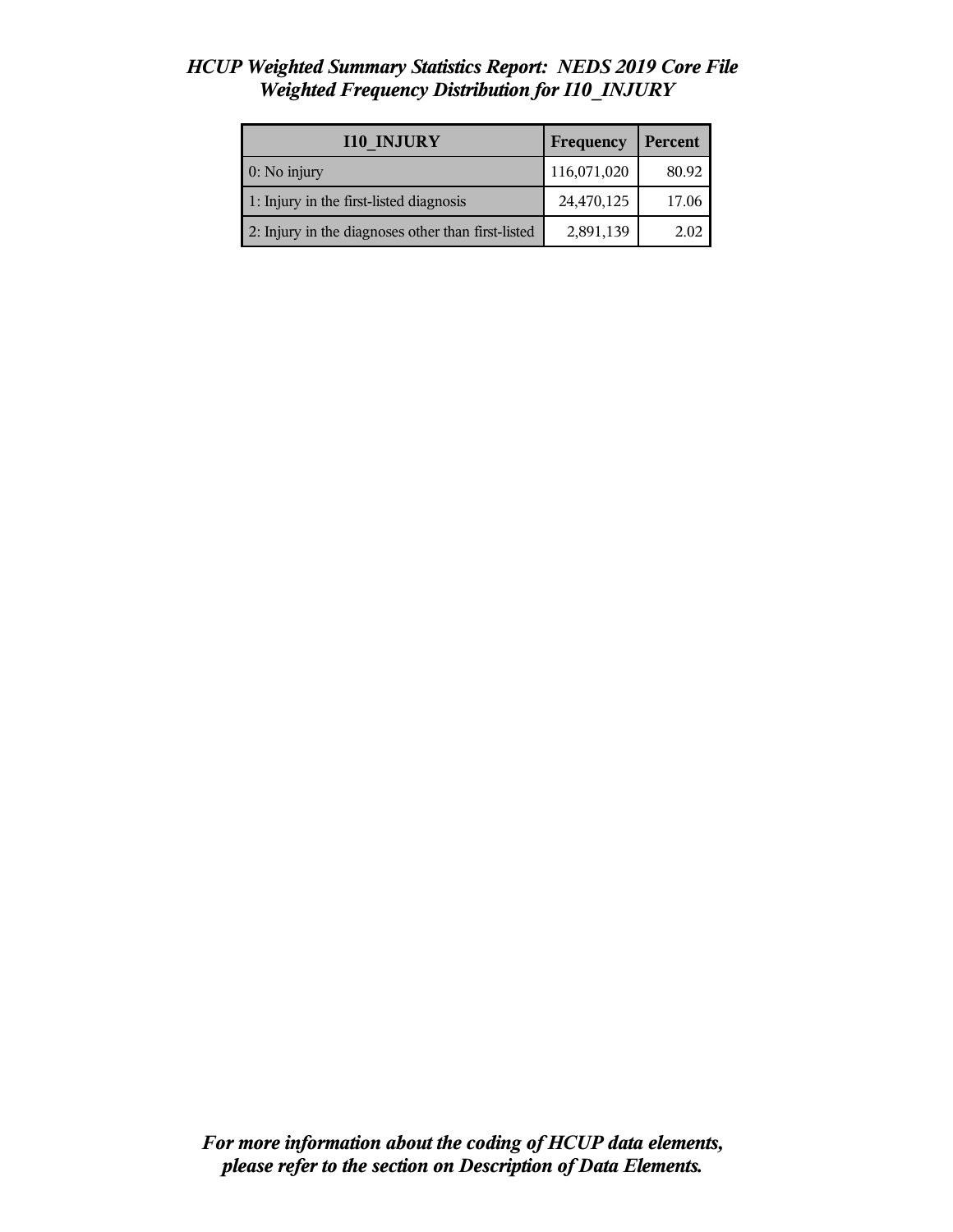| <b>I10 MULTINJURY</b>                                              | Frequency   | Percent |
|--------------------------------------------------------------------|-------------|---------|
| 0: One or no injury diagnosis reported                             | 135,835,101 | 94.70   |
| 1: More than one injury diagnosis reported, regardless of position | 7,597,183   | 5.30    |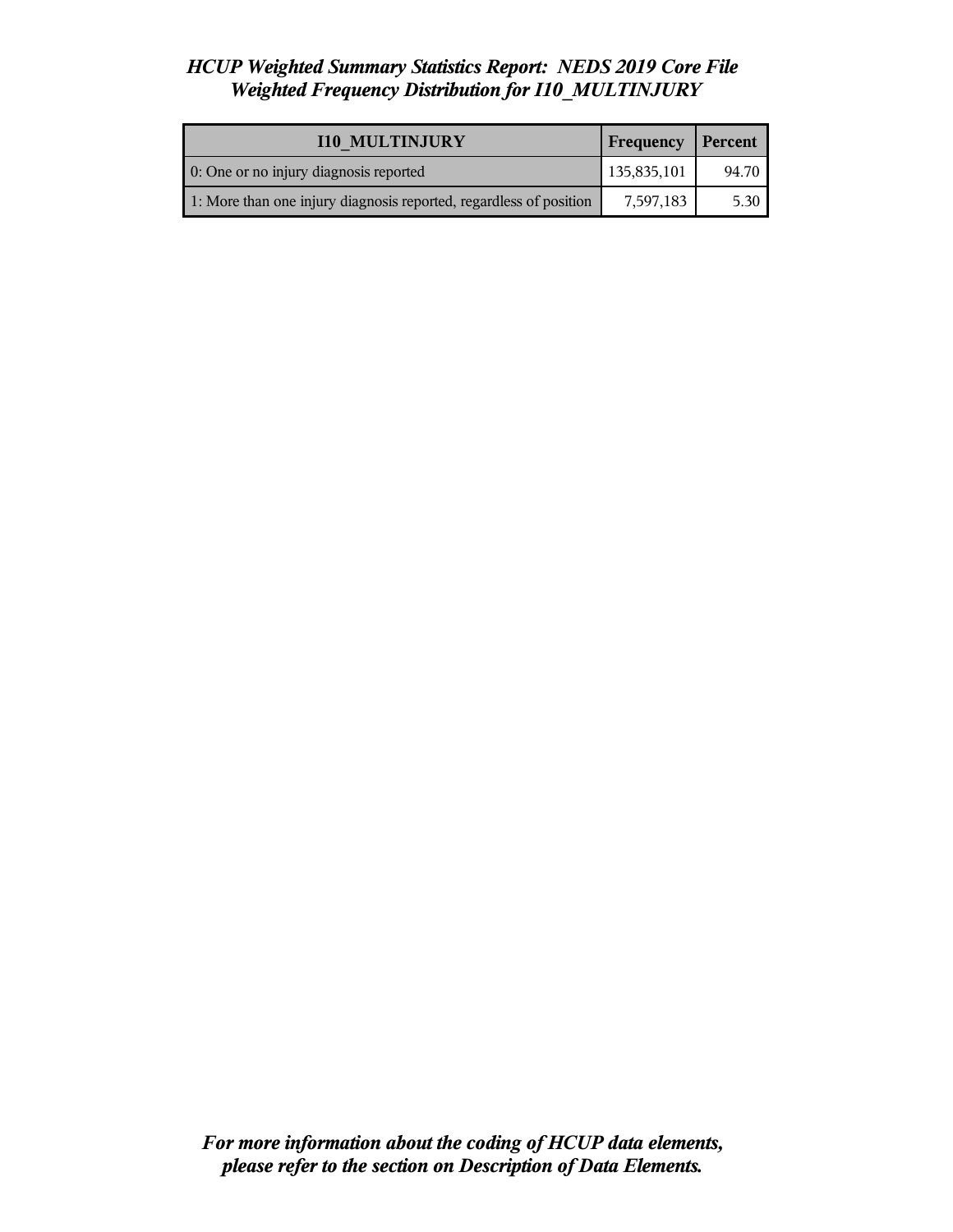|                         | $\mathcal{L}$ $\mathcal{L}$ $\mathcal{L}$ $\mathcal{L}$ $\mathcal{L}$ $\mathcal{L}$ $\mathcal{L}$ $\mathcal{L}$ $\mathcal{L}$ $\mathcal{L}$ $\mathcal{L}$ $\mathcal{L}$ $\mathcal{L}$ $\mathcal{L}$ $\mathcal{L}$ $\mathcal{L}$ $\mathcal{L}$ $\mathcal{L}$ $\mathcal{L}$ $\mathcal{L}$ $\mathcal{L}$ $\mathcal{L}$ $\mathcal{L}$ $\mathcal{L}$ $\mathcal{$<br>Weighted Frequency Distribution for I10 NDX |         |
|-------------------------|------------------------------------------------------------------------------------------------------------------------------------------------------------------------------------------------------------------------------------------------------------------------------------------------------------------------------------------------------------------------------------------------------------|---------|
| <b>I10 NDX</b>          | Frequency                                                                                                                                                                                                                                                                                                                                                                                                  | Percent |
| $\theta$                | 68,315                                                                                                                                                                                                                                                                                                                                                                                                     | 0.05    |
| 1                       | 21,942,297                                                                                                                                                                                                                                                                                                                                                                                                 | 15.30   |
| $\overline{2}$          | 23,724,459                                                                                                                                                                                                                                                                                                                                                                                                 | 16.54   |
| $\overline{\mathbf{3}}$ | 20,180,515                                                                                                                                                                                                                                                                                                                                                                                                 | 14.07   |
| $\overline{4}$          | 15,786,060                                                                                                                                                                                                                                                                                                                                                                                                 | 11.01   |
| 5                       | 11,989,404                                                                                                                                                                                                                                                                                                                                                                                                 | 8.36    |
| 6                       | 8,795,968                                                                                                                                                                                                                                                                                                                                                                                                  | 6.13    |
|                         |                                                                                                                                                                                                                                                                                                                                                                                                            |         |

| $\mathbf{1}$   | 21,942,297 | 15.30 |
|----------------|------------|-------|
| $\overline{c}$ | 23,724,459 | 16.54 |
| 3              | 20,180,515 | 14.07 |
| $\overline{4}$ | 15,786,060 | 11.01 |
| 5              | 11,989,404 | 8.36  |
| 6              | 8,795,968  | 6.13  |
| 7              | 6,589,071  | 4.59  |
| 8              | 5,107,013  | 3.56  |
| 9              | 4,162,271  | 2.90  |
| 10             | 3,739,900  | 2.61  |
| 11             | 2,729,316  | 1.90  |
| 12             | 2,294,754  | 1.60  |
| 13             | 1,954,462  | 1.36  |
| 14             | 1,696,169  | 1.18  |
| 15             | 1,719,316  | 1.20  |
| 16             | 1,366,814  | 0.95  |
| 17             | 1,225,978  | 0.85  |
| 18             | 1,301,025  | 0.91  |
| 19             | 915,973    | 0.64  |
| 20             | 837,093    | 0.58  |
| 21             | 699,802    | 0.49  |
| 22             | 599,895    | 0.42  |
| 23             | 541,991    | 0.38  |
| 24             | 717,262    | 0.50  |
| 25             | 1,338,220  | 0.93  |
| 26             | 346,595    | 0.24  |
| 27             | 233,952    | 0.16  |
| 28             | 135,310    | 0.09  |
| 29             | 105,606    | 0.07  |
| 30             | 237,862    | 0.17  |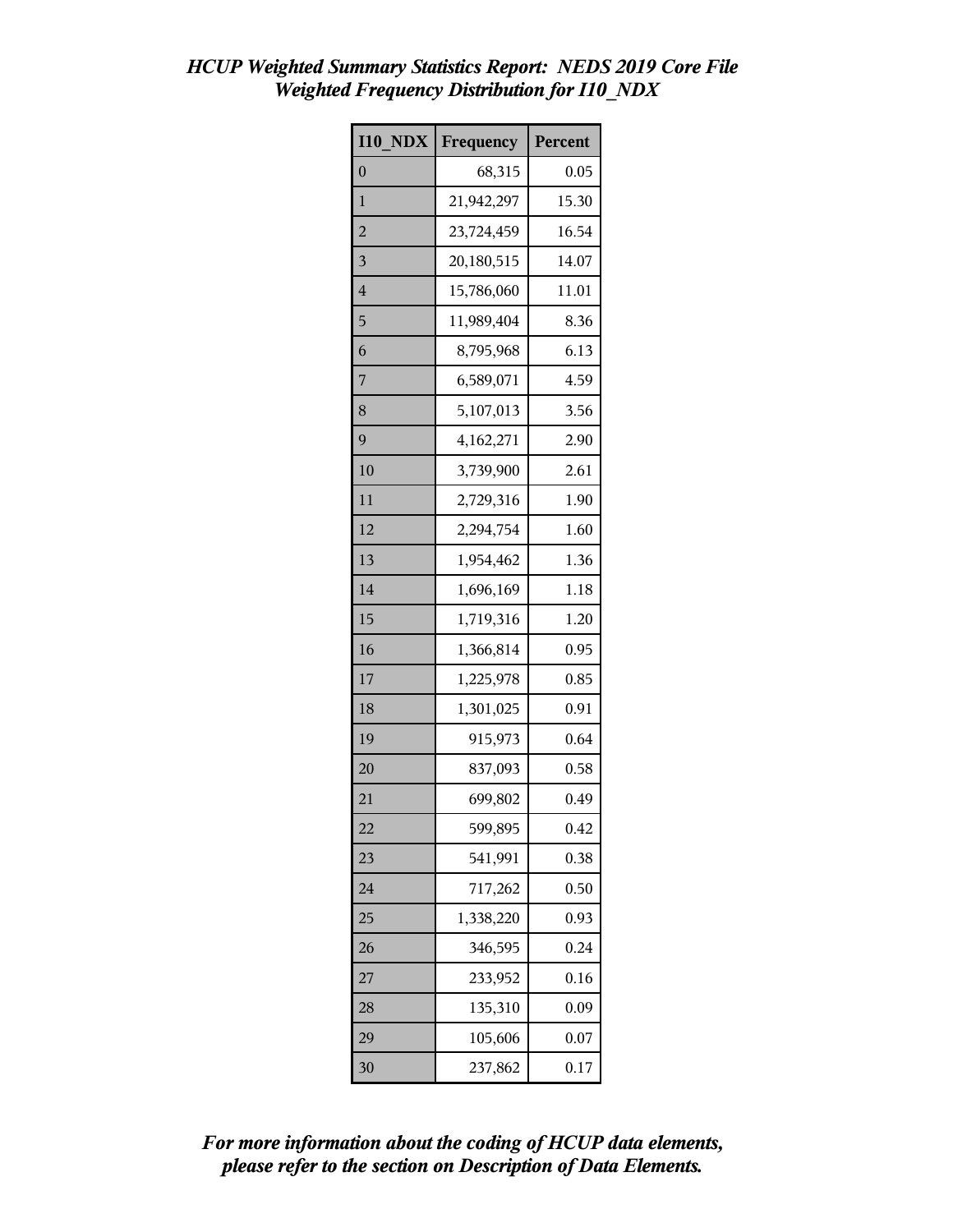| <b>I10 NDX</b> | Frequency | Percent |
|----------------|-----------|---------|
| 31             | 101,961   | 0.07    |
| 32             | 53,193    | 0.04    |
| 33             | 41,513    | 0.03    |
| 34             | 30,383    | 0.02    |
| 35             | 122,567   | 0.09    |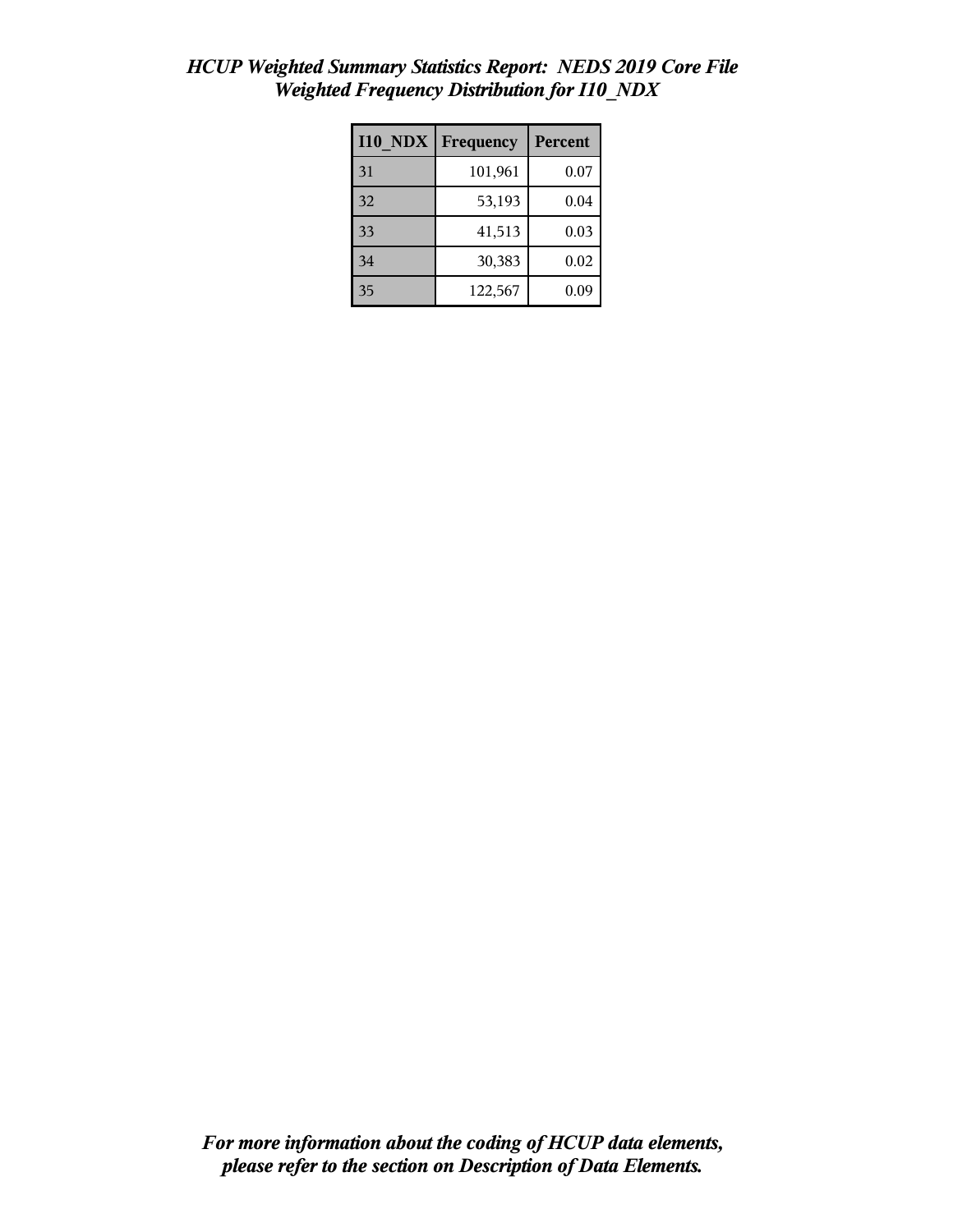| PAY1                  | Frequency  | Percent |
|-----------------------|------------|---------|
| : Missing             | 213,665    | 0.15    |
| .A: Invalid           | 8,804      | 0.01    |
| 1 : Medicare          | 35,499,148 | 24.75   |
| 2 : Medicaid          | 43,551,383 | 30.36   |
| 3 : Private insurance | 40,351,552 | 28.13   |
| 4 : Self-pay          | 17,625,874 | 12.29   |
| 5 : No charge         | 678,630    | 0.47    |
| 6:Other               | 5,503,228  | 3.84    |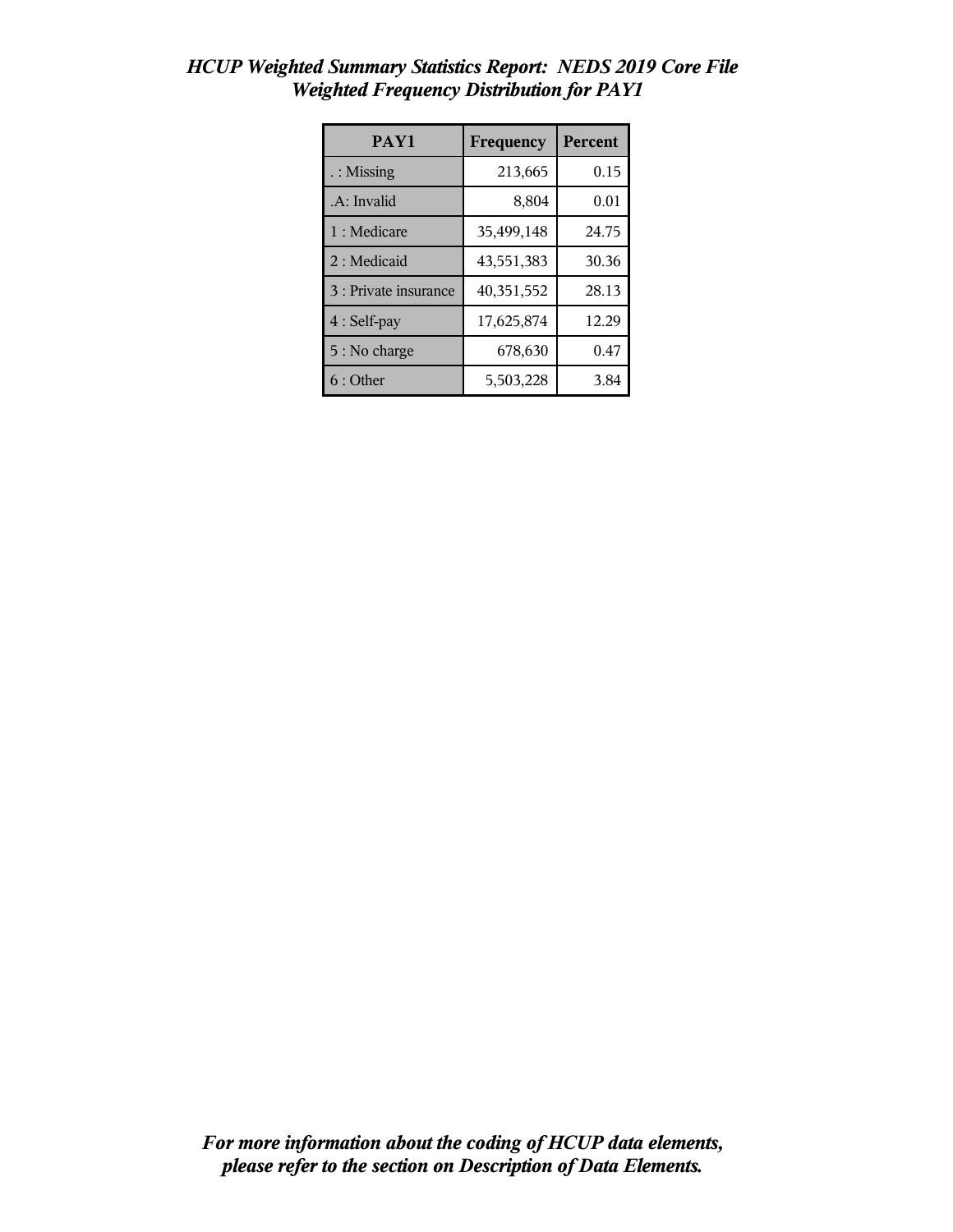| PAY <sub>2</sub>      | Frequency   | <b>Percent</b> |
|-----------------------|-------------|----------------|
| $\therefore$ Missing  | 111,030,309 | 77.41          |
| .A: Invalid           | 71,667      | 0.05           |
| 1 : Medicare          | 2,712,843   | 1.89           |
| 2: Medicaid           | 9,040,002   | 6.30           |
| 3 : Private insurance | 9,083,983   | 6.33           |
| 4 : Self-pay          | 8,869,438   | 6.18           |
| 5 : No charge         | 381,645     | 0.27           |
| 6 : Other             | 2,242,397   | 1.56           |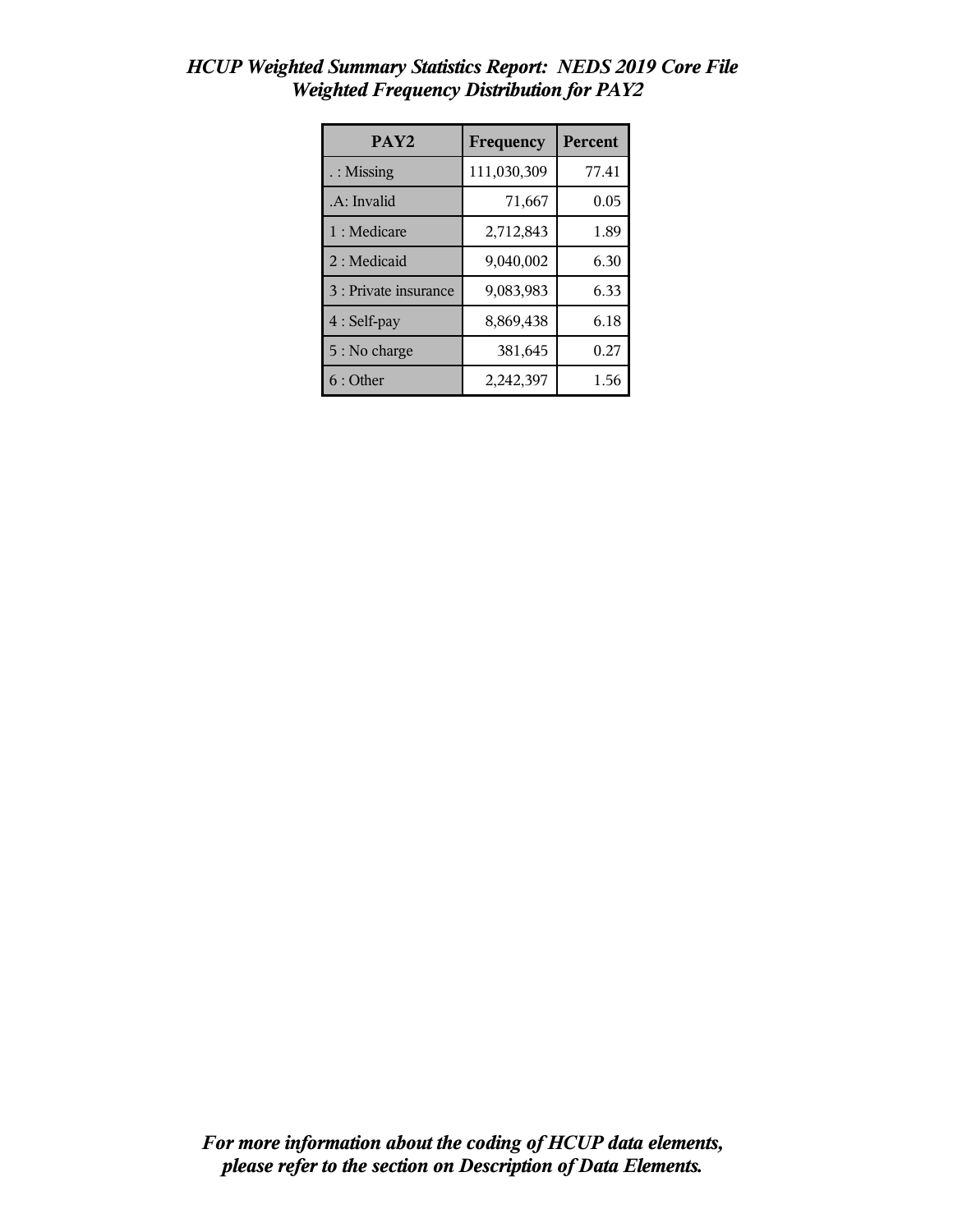| <b>RACE</b>                | Frequency  | <b>Percent</b> |
|----------------------------|------------|----------------|
| $\therefore$ Missing       | 3,904,960  | 2.72           |
| .A: Invalid                | 1,036      | 0.00           |
| 1:White                    | 78,841,401 | 54.97          |
| 2: Black                   | 29,629,904 | 20.66          |
| 3 : Hispanic               | 22,119,200 | 15.42          |
| 4 : Asian/Pacific Islander | 3,055,220  | 2.13           |
| 5 : Native American        | 785,432    | 0.55           |
| 6:Other                    | 5,095,130  | 3.55           |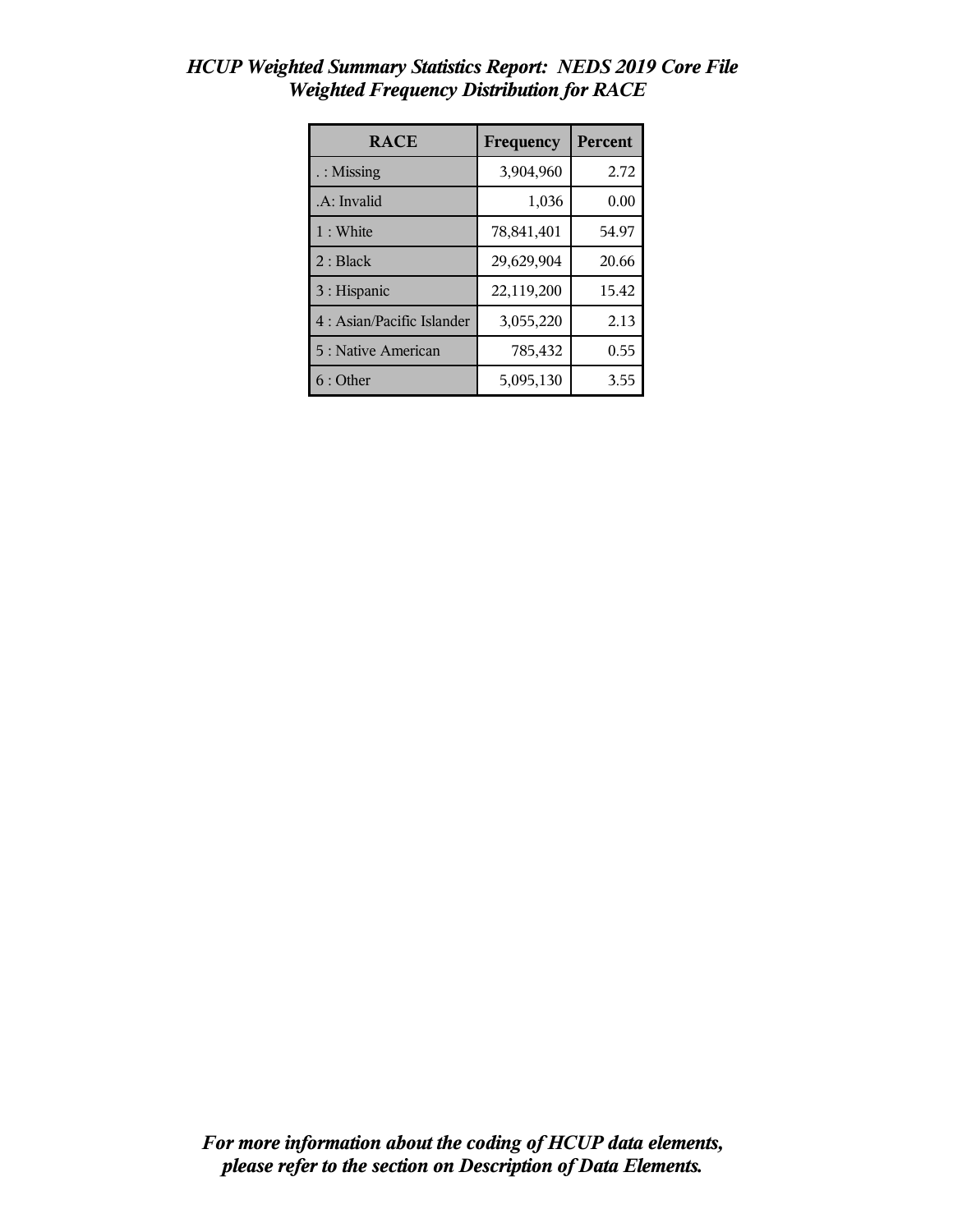| <b>TOTCHG ED</b>     | Frequency  | Percent |
|----------------------|------------|---------|
| $\therefore$ Missing | 5,612,648  | 3.91    |
| .A: Invalid          | 20         | 0.00    |
| .C: Inconsistent     | 434,775    | 0.30    |
| \$100-\$1,000        | 22,774,750 | 15.88   |
| \$1,001-\$5,000      | 77,788,974 | 54.23   |
| \$5,001-\$10,000     | 22,190,600 | 15.47   |
| \$10,001-\$50,000    | 14,156,908 | 9.87    |
| \$50,001-\$75,000    | 327,998    | 0.23    |
| Over \$75,000        | 145,610    | 0.10    |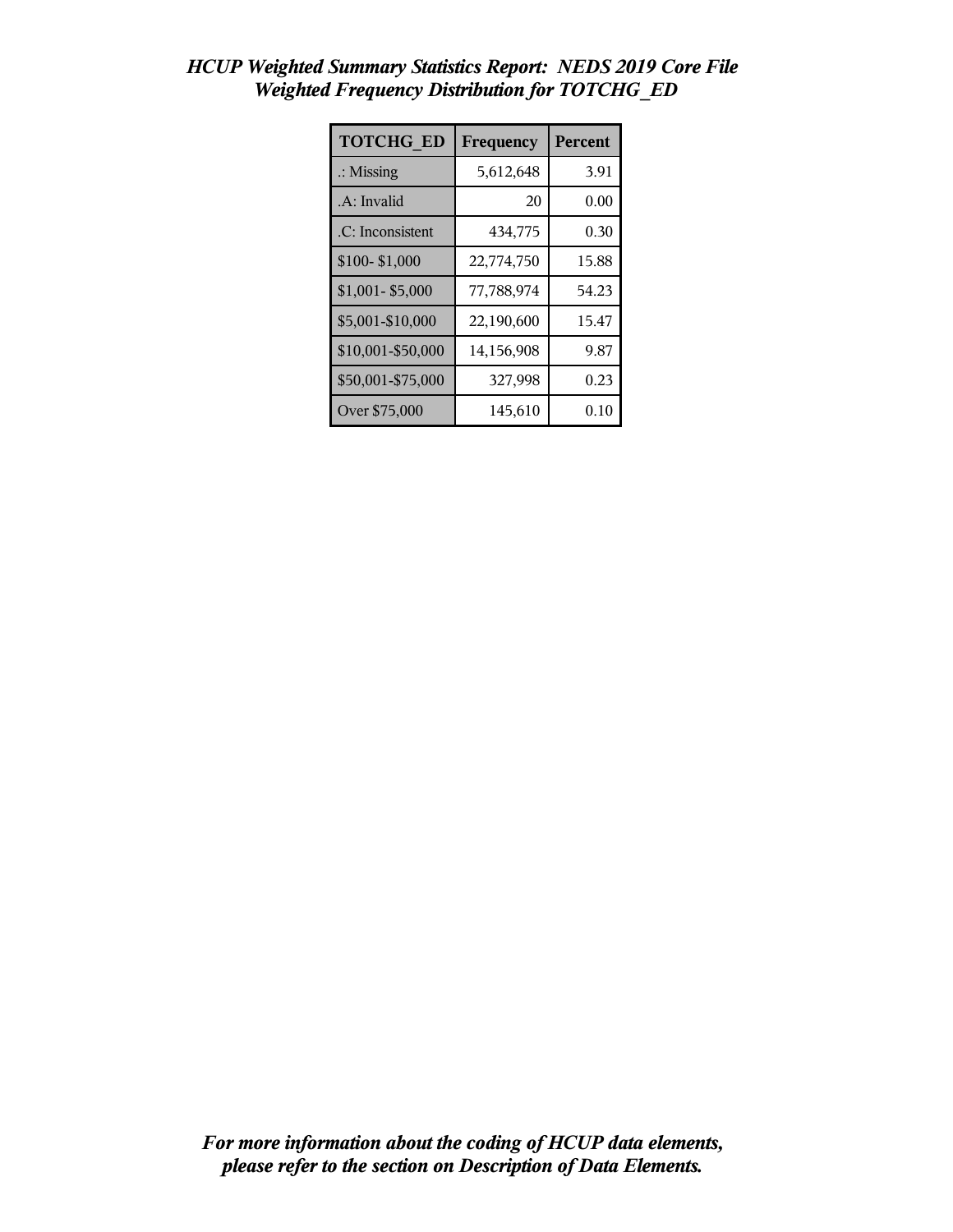|      | <b>YEAR</b> Frequency | Percent  |  |
|------|-----------------------|----------|--|
| 2019 | 143,432,284           | 100.00 l |  |